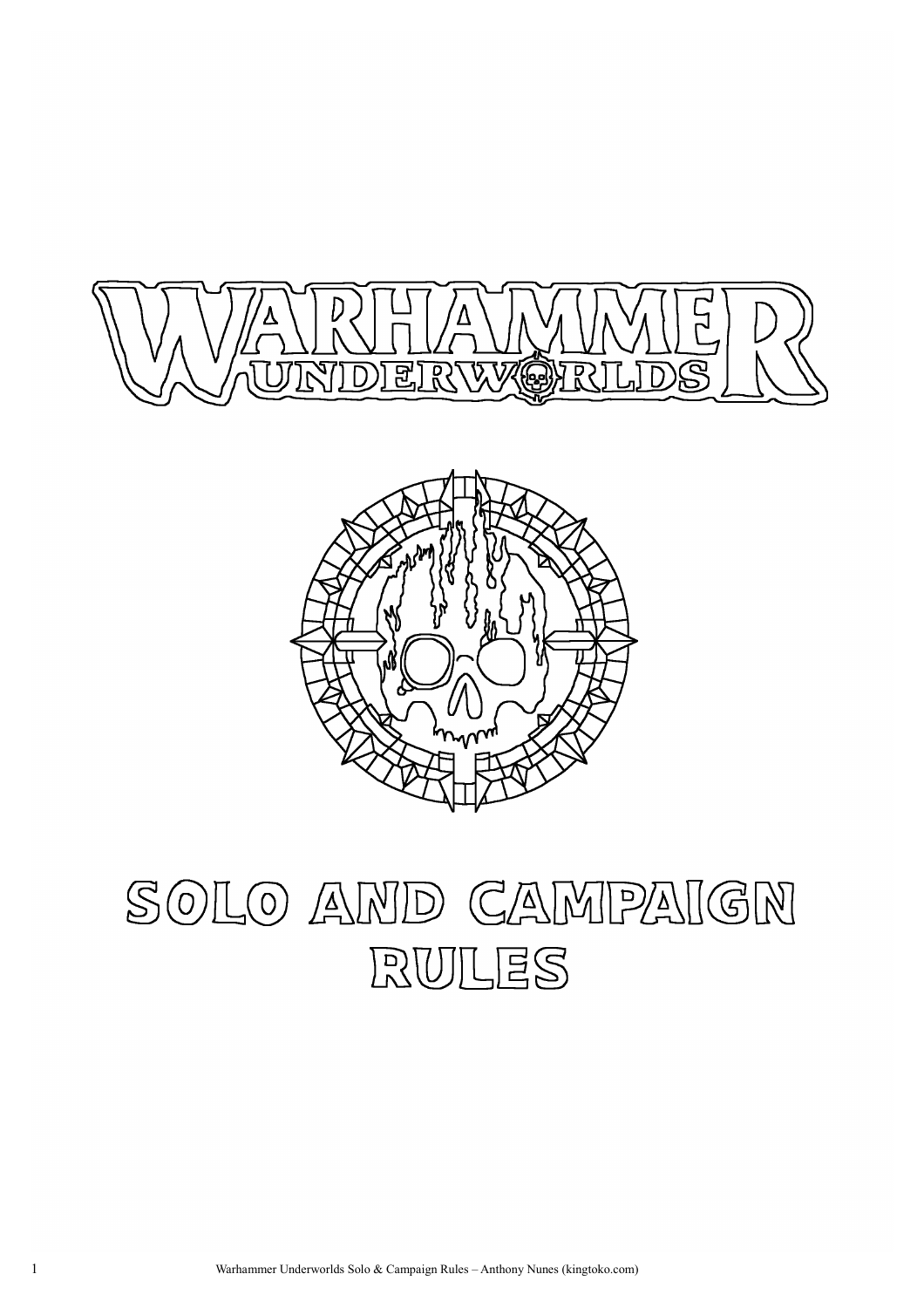# **CONTENTS**

- CAMPAIGN...........................................3 ◦ OUTCOME....................................3-4
	- CAMPAIGN END..........................4
	- EXTRA RULES.............................4-5
	- WARBAND QUESTS...................6
	- ARENA MORTIS..................................7
	- OUTCOME....................................7-8 ◦ CAMPAIGN END..........................8
	- EXTRA RULES.............................8
- PENUMBRA PATH...............................9-10 ◦ TABLES........................................10
- CAMPAIGN END.........................10 • WARBANDS …...................................11-15
- ALLIANCES & FACTIONS........16
- CREDITS & UPDATES.......................17
- UNDERWORLDS SHEET..................18
- ARENA MORTIS SHEET....................19
- PENUMBRA PATH SHEET.................20

# **INTRODUCTION**

Welcome, I am Anthony Nunes (@kingtoko) and I designed these rules to give a narrative way of playing Warhammer Underworlds.

Version 1.3 allows a campaign of Arena Mortis solo or with others. Version 1.5 adds a rogue-like dungeon crawler mode.

These rules can be used by a solo player or in multiplayer games. These rules are compatible with any version of Underworlds (Starter Set, Dreadfane, Shadespire, Nightvault, Beastgrave, Direchasm, Harrowdeep, and Nethermaze). I encourage you to use multiple versions for a more varied campaign.

Each warband has a reason for being in the Underworlds and now you can see if they succeed in their campaign quest. A campaign quest consists of a minimum of thirteen battles. Once all thirteen battles have been won a warband has completed a campaign.

In Arena Mortis a fighter or warband plays eleven battles to see how much glory they can gain.

In Penumbra Path a solo fighter descends three floors of the penumbra in search of treasure and glory.

These rules haven't been tested for every warband and quest. Constructive feedback is welcome at: kingtoko.com or kingtoko@email.com

# **DESIGN NOTES**

I have always been interested in Warhammer and Games Workshop, ever since I was little and my older brothers played. I remember playing Space Hulk, Man O' War, Hero Quest, and Judge Dredd. One of them had an Empire army and the other had a Dwarf one, and seeing those armies all painted is stuck in my head.

In 2021 I decided to get into Warhammer myself after loads of research. I decided while I liked the look of Necromunda, I have a fondest for fantasy so looked into getting Age of Sigmar. In the end, I bought Warhammer Underworlds: Direchasm, The Grymwatch warband, some paints and brushes.

I enjoyed the game so much that I went back and bought the other Warhammer Underworlds boxes (Shadespire, Nightvault, and Beastgrave). I even got more warbands like The Chosen Axes and Spiteclaw's Swarm. And to date, I have all the Core Sets (except Nethermaze), Arena Mortis, and sixteen warbands.

While I enjoy playing the game it has been hard to find people to play against. Most people I know don't want to play or don't have the time. So far I haven't been able to find an outside group that wants to play some fun and casual games of Warhammer Underworlds.

When Games Workshop made a solo challenge called A Crushing Terror, I knew that a solo mode could work.

Taking inspiration from Space Hulk, Hero Quest and other games where old school game designs included solo modes as a meaningful experience as the competitive gaming elements. I designed a campaign system for Warhammer Underworlds, and I made some solo rules and implemented an AI behaviour system. It turned out quite well and while I still need to improve it, and test it with every warband, it gives an option for solo players.

After this, I decided to reimplement these rules and make them fit the Arena Mortis mode. Once again, I made a campaign system where you can play solo against the AI if you desire. I feel it works well and still retains the Arena Mortis experience. This mode feels like Blood Bowl in the way it is season based. In my mind, each fighter or small warband represents a team with fans cheering and getting involved from around the arena edge side.

Recently I wanted to use what I learned from making a Warhammer Underworlds and Arena Mortis campaign and design a more traditional dungeon crawler type experience. Something that might feel familiar to players of Hero Quest, Warhammer Quest, or something like Slay the Spire. This mode which I called: Penumbra Path is a solo only experience where the goal is to clear three floors and defeat three bosses.

What I like about Penumbra Path is the way it gives you choices: do you want to use more light to explore further? or fight the enemy warband that might kill you but be guaranteed to give rewards? While the scoring system encourages exploration and risk-taking.

I try with all the modes I have made to check regularly to see how I can improve them. However, the rules are flexible if a rule doesn't seem right, feel free to do what you think is right in the situation.

Obviously, with all three modes, I have made so far they may never replace the experience of fighting a human opponent. However, it does give solo players a campaign and opponents that make you feel invested in your warband and most importantly in your hobby.

Whatever mode you play, I hope you enjoy your time and have fun.

-Anthony Nunes-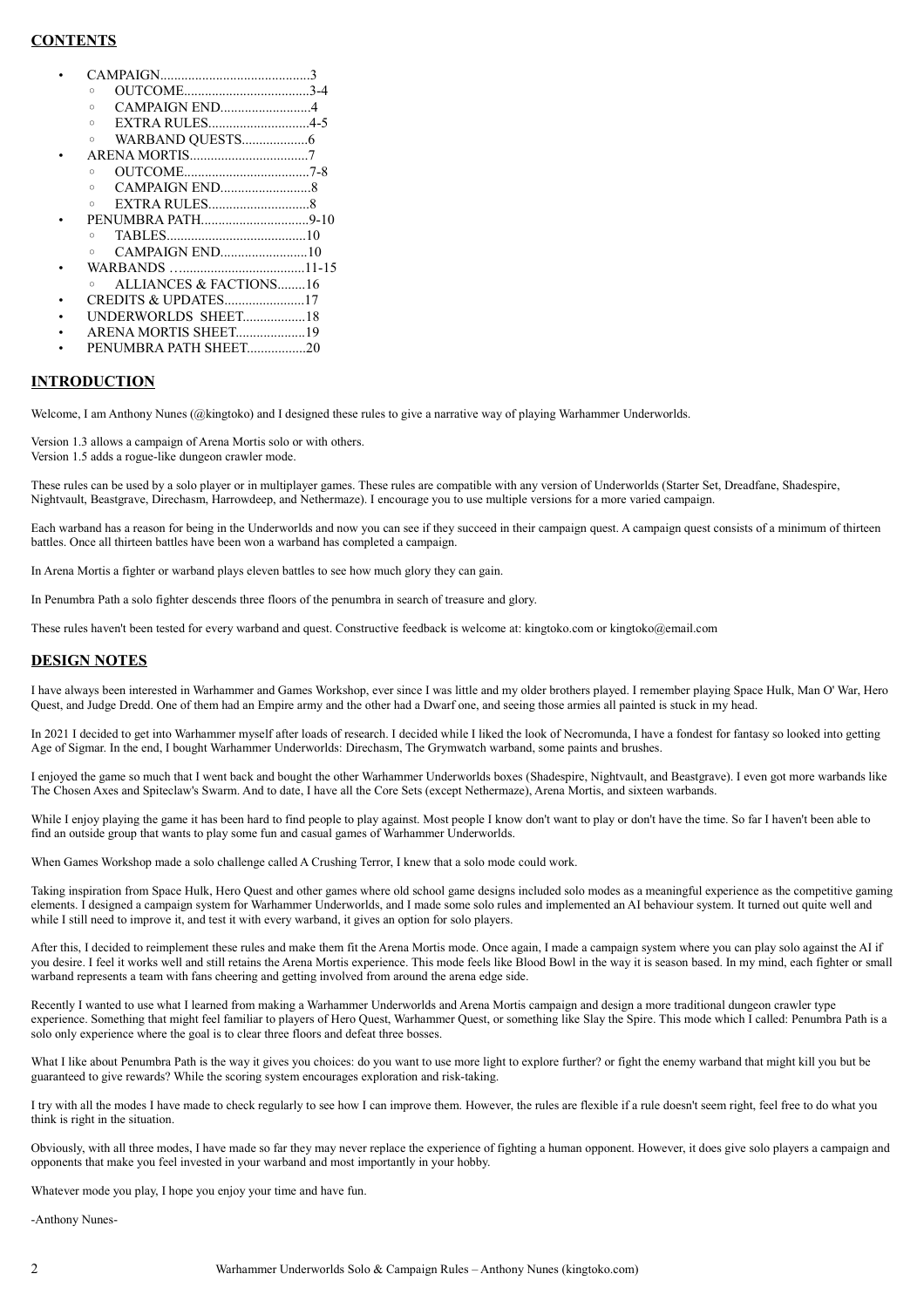# **CAMPAIGN**

To play a campaign fill out the Underworlds Campaign Sheet on page 9. This sheet will have various spaces where you enter information to keep track of your campaign.

# **UNDERWORLDS CAMPAIGN SHEET**

# **Warband Name**

Write the name of the warband. You may use a custom one.

# **Player Name**

Write the name of the player controlling the warband.

# **Quest**

Write the name of the quest being taken by the warband. These can be seen under the "Warbands" section.

Write the current quest number in the Quest # space.

# **Glory Points**

Use this space to keep track of total amount of earned, remaining, and spent & lost glory points.

# **Glory Score**

A place to keep track of total glory points scored.

# **Battles Won and Lost**

A place to keep track how many battles you have won and lost.

# **Enemy GP**

A place to keep track of total enemy glory points scored in all battles.

# **Progress Tracker**

Cross out a square when your warband wins a battle. These represent you progressing on your quest.

The thirteenth square is the final campaign quest battle.

# **Warband Deck**

Use this space to keep track of your cards in your deck. It may be easier to keep the deck in a separate container or folder.

# **Roster**

Write down all the names of the fighters in the warband. You may use custom ones. Also write down, injuries, upgrades, and any levels a fighter earns as they progress.

You many want to write down equipped upgrades in the Information section.

The I/M/D/W columns are used to record changes to a fighter's Inspire, Movement, Defence, and Wounds characteristics.

# **DECK**

A warband uses a deck as in normal rules of Warhammer Underworlds except the deck starts with 22 cards (12 Objectives and 10 Gambits) with no Upgrades.

Now create a deck of at least 24 Upgrade cards and more than 24 Gambit cards and put them both to one side. Normal warband restrictions apply when making a deck.

If you ever run out of cards in the upgrade or gambit deck more cards must be added to it before preceding. It is recommended that these decks are larger than specified above.

Upgrades have to be earned and equipped between battles. Extra gambits are added to the deck at an end of a battle.

Upgrades once bought with Glory points are permanent on a fighter. 2 random upgrades are added to the deck after winning a battle.

Gambits once drawn are permanent in the deck. 2 random gambits are added to

the deck after a battle.

Create a warband deck as noted above. Once done make 2 decks with the upgrade and gambits cards and put to one side.

# **BATTLES**

Quests consist of at least thirteen battles (games). Only the match-winner who uses their own warband makes progress on their campaign quest tracker.

If both players agree they use their own warband. If this isn't the case one player brings their own warband and the other uses another warband of their choice.

If a player doesn't use their own warband they will not be allowed to use upgrade cards. However, if they win they will draw three Upgrades and choose two to keep for their main warband.

They will also only draw 1 Gambit card at the outcome phase.

Play a battle like any other match in Warhammer Underworlds.

After a battle has ended move on to the outcome phase.

# **OUTCOME**

There are several steps to take in the outcome part of a campaign. They are as follows:

- Draw two Upgrade cards if a win.
- 2. Draw two Gambit cards.
- 3. Spend Glory points.
- 4. Roll for Injuries.
- 5. Roll for Level Ups. 6. Advance on Campaign Progress Tracker.

# **DRAW UPGRADE AND GAMBIT CARDS**

A winning warband draws 2 upgrade cards, and both warbands draw 2 gambit cards.

A player draws 3 upgrade cards and 1 gambit card when winning with a noncampaign warband.

# **SPEND GLORY POINTS**

Whether you win or lose you will earn glory points (GP). These points are used to equip upgrades, remove gambit cards from your deck, and more.

Your warband's final glory score is their overall performance score in the campaign.

# **Spending:**

- 5 GP to remove 1 Gambit card.
- 8 GP equip 1 Upgrade card.
- 10 GP to heal a Inspire Injury.

# **Glory Score**

A warband's glory score is calculated by: GP Earned From Battles - GP Spent & GP Lost / Total Battles + Wins = Total Glory Score.

# **ROLL FOR INJURIES**

When a fighter is out of action and removed from a battle in the Outcome phase they roll for an injury. They may suffer an injury, lose glory, or fully recover.

Roll 1 Defence dice and consult the table.

| Symbol          | <b>Result</b> |
|-----------------|---------------|
| Critical        | Injury        |
| Support         | Lose Approval |
| Shield or Dodge | Recover       |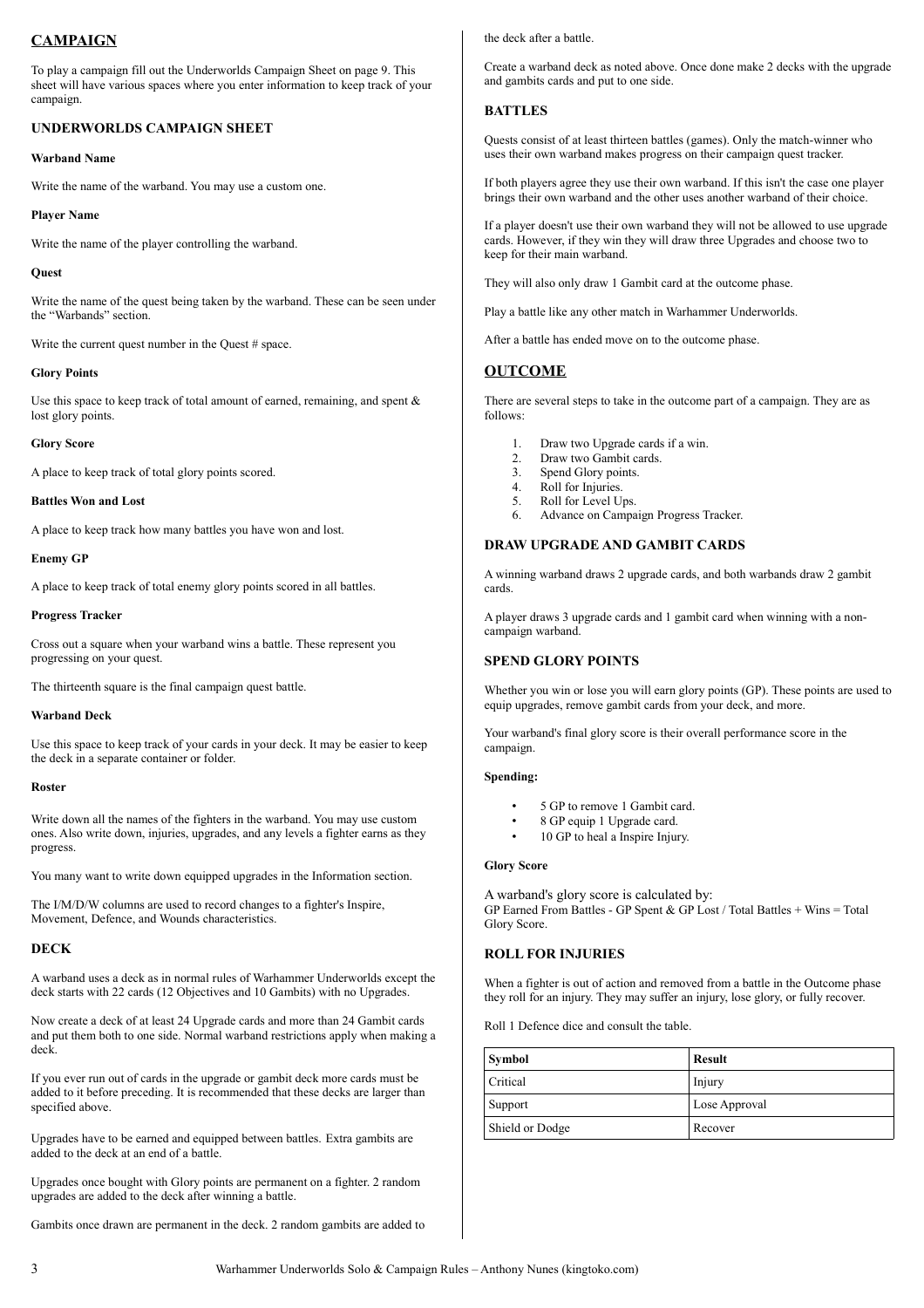#### **Injury**

A fighter suffers a permanent injury.

Roll 1 Defence dice and check the table.

| Symbol   | Injury                    |
|----------|---------------------------|
| Critical | Fighter can't be Inspired |
| Support  | -1 Wounds                 |
| Shield   | -1 Defence                |
| Dodge    | -1 Move                   |

All injuries can't put a fighter below 1 characteristic.

#### **Lose Approval**

The warband loses 3 GP.

**Recover**

The fighter suffers no effects.

# **ROLL FOR LEVEL UPS**

Any fighter that isn't removed from a battle can roll 2 Defence dice, if a Critical is rolled then that fighter Level Ups. A fighter can level up 4 times.

1 level up allows a fighter to add +1 to Wounds (max +2), Defence (max 3), or Move characteristic. One must be chosen when levelling up.

# **ADVANCE ON PROGRESS TRACKER**

After a battle, a player can only advance on their tracker 1 map point closer to the end if they used their own warband and won.

The player who won makes a mark on their campaign progress tracker.

# **CAMPAIGN END**

When a warband has reached and won their  $13<sup>th</sup>$  battle they have completed their quest. They will receive a reward based on the quest completed.

A warband that has completed a campaign quest can carry on a campaign but they will no longer advance on the campaign tracker.

# **NEW CAMPAIGN QUEST**

A warband may start a new campaign quest with a new quest if the current one has been completed. To do this remove all GP earned. Also reset Battle totals.

The warband will now be back at square 1. They will now need to win 13 more battles to complete the new campaign quest.

# **EXTRA RULES**

These rules are used when playing solo or if you don't want to use the game boards.

These rules are flexible.

# **NO BOARDS**

If you have limited space or don't want to use the boards that come with Warhammer Underworlds you may use this rule.

1 hex is now 1 inch. All rules that use a hex now use an inch instead. For example, a fighter who can move 4 hexes now moves 4 inches.

#### **Setup:**

- 1. Mark 4 corners with 4 tokens to represent the battle area. For example, you may want to set up an area of: 10 inches by 16 inches.
- 2. Divide the battle area into 2 halves with 1 token to mark the middle.
- Set up the battle area as per the normal game rules.
- 4. Both warbands can place an equal amount of terrain and hazards by following the rules for placing objectives.
- 5. Fighters can be placed anywhere on their half of the board, 1 inch from the edges and the middle. Fighters must not be placed on objective markers or terrain.

If 2 fighters are touching an objective it's considered contested. No one can score from it.

All other normal game rules apply.

# **SOLO MODE**

In solo mode, you play a campaign against AI warbands that you control.

To make this easier each one has an AI Behaviour that determines how they behave in a battle.

There are four different behaviours: Aggro, Objective, Control, and Magic.

#### **Aggro**

The fighter will charge and attack the nearest enemy fighter in attack range. If they are already adjacent to a fighter they will just attack. If already on an objective they will hold in place.

If no attack is made after activating move on to their next priority.

# **Objective**

The fighter will charge to the nearest objective. If it is occupied they will attack the enemy on it. If already on an objective they will hold in place and attack if possible.

If no attack is made after activating move on to their next priority.

#### **Control**

The fighter will attempt to use a gambit card. Draw three from their deck and attempt to use one. Shuffle the rest back into the deck. Use a beneficial card if possible for the AI warband.

If the card chosen is a reaction card or one that activates in the next activation, put it to one side. These cards will activate and be played when it's card conditions are met.

Even if a card is played move to their next priority.

#### **Magic**

The fighter will charge to magic attack range and magic attack the nearest enemy fighter. If they are already adjacent to a fighter they will do an adjacent magic attack. If already on an objective they will hold in place and attack if possible.

If no magic attack is made after activating move on to their next priority.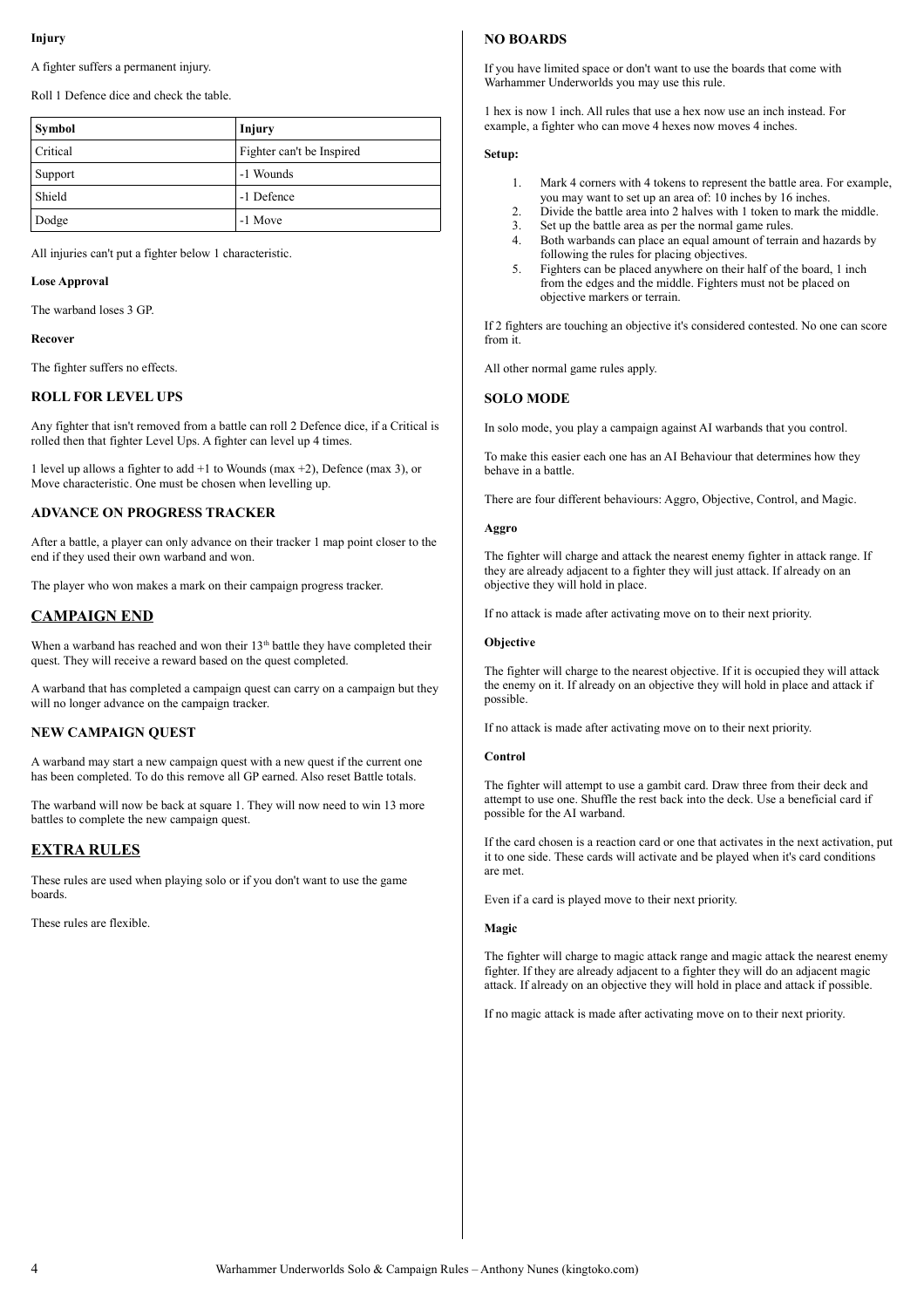#### **AI Rules**

When placing objectives normal rules apply, except you will place them for the AI. 2 objective tokens are placed on the player side with 3 on the AI side.

When placing AI fighters you roll defence dice. Pick one starting spot and roll 1 defence dice, if it is a Shield place the AI fighter on it. If it isn't a Shield pick another spot and roll again. Do this until all fighters are placed on a starting spot.

You will control the AI warband.

An AI warband deck consists of their default starter deck.

Before the start of a battle randomly equip each AI fighter with up 2 of their upgrade cards. Restricted named cards are given to their relevant owners. AI warbands don't use objective or upgrade cards from their deck during a battle.

Gloom tokens are flipped to their objective side at the start of a battle.

AI fighters are activated in order from left to right in order of their fighter cards.

In each activation 2 AI fighters are activated instead of the normal rule of 1. This means AI warbands with more than four fighters will all get to activate. Use a move or charge token to show an AI fighter has activated.

AI fighters will always target the nearest fighter that has the most wound counters or does the most damage when given a choice.

AI fighters are not restricted by the normal rules regarding charge and move tokens. Use move tokens to represent that an AI fighter has activated.

AI fighters can't flip feature tokens.

AI fighters can still be inspired.

AI fighters will move onto an objective if adjacent to one, instead of stopping on an empty hex.

AI fighters will move into cover if possible.

AI fighters will always drive back a fighter.

AI fighters will always drive back a fighter into lethal hexes if available.

During the power phase, the AI will draw 1 gambit card and attempt to use it. If they can't they will pass and shuffle the card back into the deck.

AI will roll a defence die when choosing a friendly fighter. Roll on each, if a critical is rolled that fighter is chosen.

If an AI fighter doesn't move when activated they will go on Guard.

AI fighters will head towards objectives if they have taken out all fighters. Do this until all activations and phases have been played out.

#### **Glory Points**

AI warbands don't score GP as a player does. Instead, they score points when doing the following:

AI warbands score 2 GP for taking a fighter out of action. 3 GP if the fighter has 6 or more wounds.

At the end of a phase, each AI fighter on an objective will score 1 GP.

# **Priority**

Each warband ranks behaviours from the top being the first priority to the bottom being the last priority. For example, Lady Harrow's Mournfight behaves with Objective first, Control, then Aggro last.

If a behaviour can't be completed move on to the next one.

An AI Behaviour is listed with numbers 1, 2, and 3. These are the ranks of priority.

# **RIVALS**

You may play a campaign using the Rivals format introduced in Harrowdeep. You will however still need to add extra cards to the gambit and upgrade decks.

# **SEASONS**

Warhammer Underworlds has a season format. Beastgrave and Direchasm are the 3<sup>rd</sup> and 4<sup>th</sup> Seasons. You can play games using cards and boards according to season or not.

I personally use cards, boards and tokens from all seasons. This gives more variety and chaos to the matches. It also means the more products you own the more interesting content you have access to.

# **HAZARDS**

If you own Warhammer Underworlds: Dreadfane or Warhammer Underworlds: Direchasm – Arena Mortis you can use those Hazard Cards and add them to your campaign.

The player who starts the round draws the top card of the hazard deck and resolves it. If a card says it only impacts one fighter it instead impacts all fighters in the warband.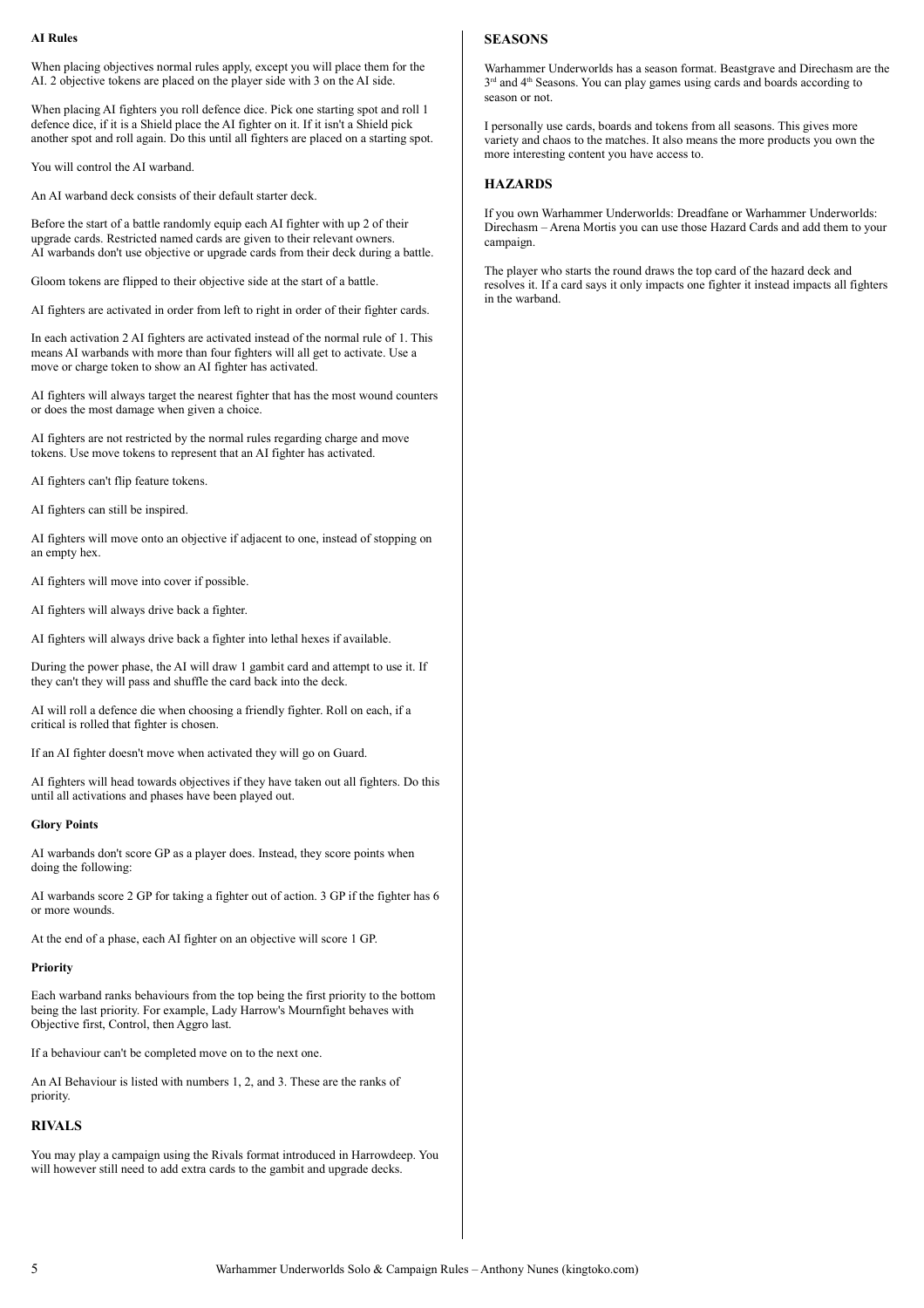# **WARBAND QUESTS**

Battles happen as normal until the warband has reached the  $13<sup>th</sup>$  square on the Campaign Tracker. If the warband is on a unique quest consult the Unique Quests list below to determine how to set up the board.

# **QUESTS**

Quest come in four different types:

- Kill: Kill as many enemy warbands as possible.
- Escape: Escape from their current location.
- Crusade: Kill or perform a task for their god.
- Unique: Various unique warband quests from recovering an item, to slaying a large monster.

# **UNIQUE QUESTS**

**A New Home, Find the Shiny Choppa, Reach a New High, Sorocide, Necromancy, or Feed**

Setup: Normal rules. Goal: Normal rules.

These quests are like a normal battle.

# **Lift the Curse, or Investigate the Bleeding**

Setup: Place objectives as normal. Objectives stay faced down until the warband flips them over. The enemy warband will instead flip them back. Goal: Flip more objectives over by the third round.

# **Spread the Fungus**

Setup: Setup the board with no objectives.

Goal: Have more of your objectives on the enemy side by the third round. Rules: There are only 5 objective tokens that can be used. Per activation a fighter can place a objective on their hex. If 5 have already been placed on the board replace one. Stopping on an enemy objective will change it your objective.

# **Recover Lost Soulpods**

Setup: Place objectives on the enemy side. Goal: Stop on an objective to recover a Soulpod. Recover 4 or more to win.

# **Find Treasure**

Setup: Normal rules.

Goal: Find treasure on an objective marker and survive until the third round. Rules: When on an objective card roll 1 Defence dice and check the table.

| Symbol   | <b>Result</b>         |
|----------|-----------------------|
| Critical | <b>Found Treasure</b> |
| Support  | -1 Upgrade            |
| Shield   | 1 Damage              |
| Dodge    | 1 Damage              |

# **Slay the Monster**

Setup: Choose a solo fighter from another warband and place it. This is the monster. It uses it's fighter card but has 20 Wounds. Goal: Defeat the monster by the third round.

# **Kill the Mountain**

Setup: Normal rules. Goal: Normal rules. Rules: After an activation use the scatter marker and roll 1 dice. Any fighters in the line of sight lose 1 wound.

# **REWARDS**

Non unique quests can be completed more than once.

Only one fighter receives a reward.

| <b>Ouest</b>               | <b>Reward</b>                                                                                                              |
|----------------------------|----------------------------------------------------------------------------------------------------------------------------|
| K <sub>11</sub>            | +1 Attack dice                                                                                                             |
| Escape                     | +1 Defence dice                                                                                                            |
| Crusade                    | 1 Re-roll dice per round                                                                                                   |
| Unique                     | See Below                                                                                                                  |
| - Lift the Curse           | Spell Attacks +1 Damage                                                                                                    |
| - Spread the Fungus        | Place one lethal hex per round.                                                                                            |
| - A New Home               | The warband always chooses the placement of the<br>last two objectives.                                                    |
| - Recover Lost Soulpods    | The fighter returns to the board at the start of a<br>round if downed.                                                     |
| - Find Treasure            | 2 free to equip Upgrade cards.                                                                                             |
| - Find the Shiny Choppa    | +1 Attack Dice $& 4$ 1 Damage to Range 1 Attacks<br>(Not Snarlfang's Jaws).                                                |
| - Slay the Monster         | The fighter is always Inspired.                                                                                            |
| - Reach a New High         | +1 Damage for each enemy fighter downed                                                                                    |
| - Sororicide               | The wining sister adds Move, Defence, and Wound<br>characteristics to their fighter card. The loser is<br>forever removed. |
| - Kill the Mountain        | +2 Objective cards in hand at the start of round 1                                                                         |
| - Feed                     | Heal 1 Wound when doing 1 Damage.                                                                                          |
| - Investigate the Bleeding | $+1$ Wound                                                                                                                 |
| - Necromancy               | 1 downed enemy fighter is permanently added to<br>your warband (Only a Minion, Max 1).                                     |

# **CAMPAIGN QUEST PROLOGUE**

Your warband has accomplished its quest and is transported into an empty chamber. You quickly notice the chamber is strange and seems to project the occupants' greatest desires.

You immediately can feel the air and noise of the outside world piercing through a door at the end of the chamber. However, the dream chamber itself compels you to make camp. You do so and decide to eat and party.

The chamber chimes out and reveals itself by providing entertainment and signalling that you can have whatever you want. After eating and celebrating, all the party fall peacefully asleep.

Minutes or hours pass and all awake in unison and look around. To your surprise, you are no longer in the chamber as before but in the exact same spot, you started your original quest.

You gather your equipment and set off once again on another quest. This time determined the end will be different.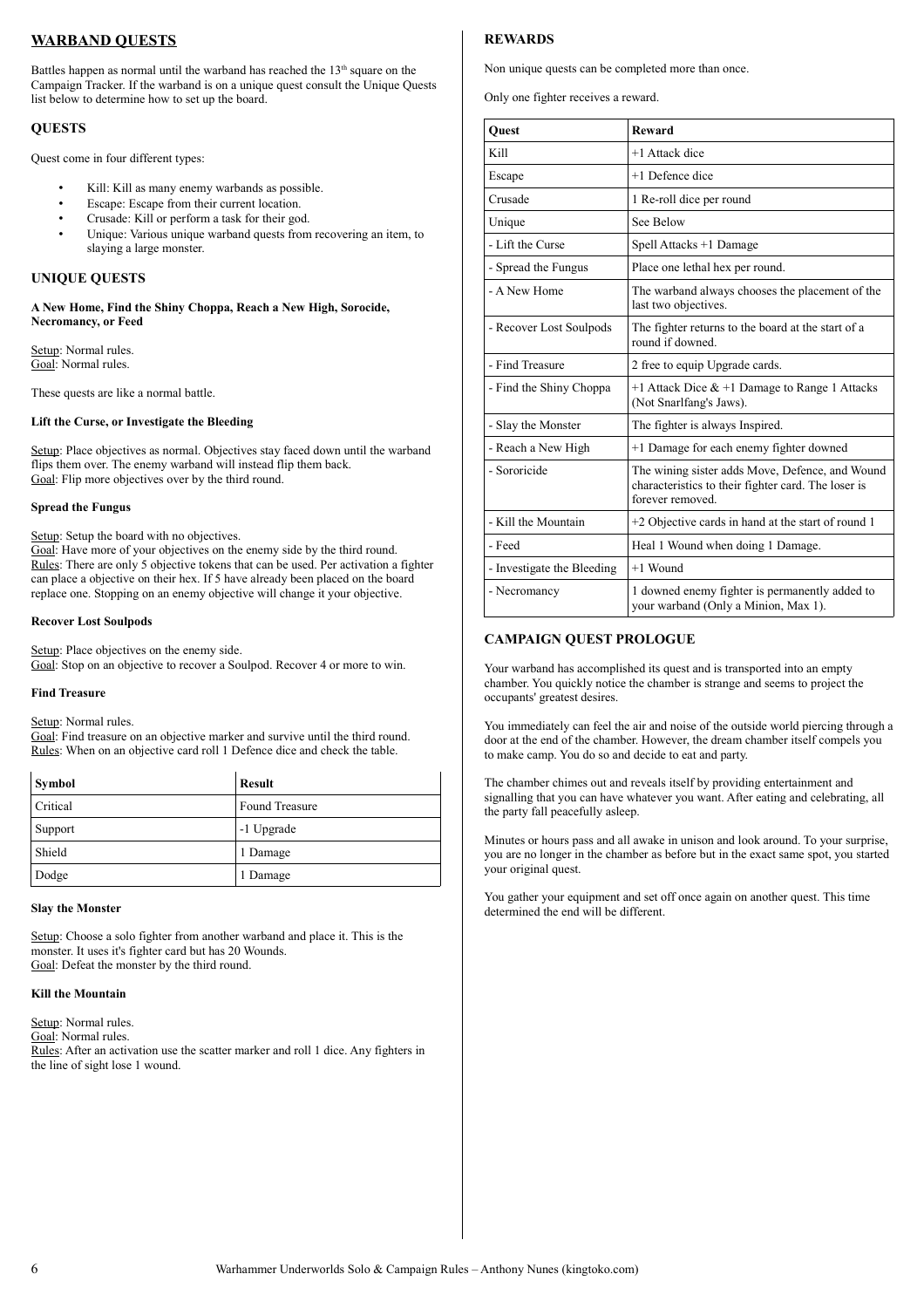# **ARENA MORTIS**

To play a Arena Motis campaign fill out the Arena Mortis Campaign Sheet on the last page. This sheet will have various spaces where you enter information to keep track of your campaign.

# **ARENA MORTIS CAMPAIGN SHEET**

# **Warband Name**

Write the name of the warband the fighter belongs to. You may use a custom one.

#### **Player Name**

Write the name of the player controlling the warband.

#### **Season Number**

Write the number of the season. This is the number of times you have played a Arena Mortis campaign.

#### **Glory Points**

A place to keep track of total amount of earned, remaining, and spent & lost glory points.

#### **Glory Score**

A place to keep track of total glory points scored.

#### **Battles Won and Total**

A place to track how many battles you have won and participated in.

#### **Progress Tracker**

Write your final ranking in a battle in each square. For example, if you come in 3<sup>rd</sup> place, you would write "3". These represent how many battles there are in one season.

The eleventh square is the final campaign battle of a season.

#### **Warband Deck**

A place to keep track of your cards in your deck. It may be easier to keep the deck in a separate container or folder.

#### **Roster**

Write down all the names of the fighters in the warband. You may use custom ones. Also write down, injuries, and any levels a fighter earns as they progress.

The U/M/D/W columns are used to record changes to a fighter's Upgrade, Movement, Defence, and Wounds characteristics.

# **DECK**

A warband uses a deck as in normal rules of Arena Mortis.

Now create a deck of at least 22 Upgrade cards and 22 Gambit cards. Normal warband restrictions apply when making a deck.

Extra Upgrades and Gambits are added to the deck at an end of a battle.

After each battle 2 random upgrades and gambits are added to the deck.

Create a warband deck as noted above. Once done make 2 decks with the extra cards and put to one side.

# **BATTLES**

A season consists of eleven battles (games). Only players who use their own warband make progress on their campaign progress tracker.

If both players agree they use their own warband. If this isn't the case one player brings their own warband and the other uses another warband of their choice.

Play a battle like any other match in Arena Mortis.

After a battle has ended move on to the outcome phase.

# **OUTCOME**

There are several steps to take in the outcome part of a campaign. They are as follows:

- 7. Draw two Upgrade cards.<br>8. Draw two Gambit cards.
- Draw two Gambit cards.
- 9. Spend Glory points. 10. Roll for Injuries.
- 11. Roll for Level Ups.
- 12. Advance on Campaign Progress Tracker.

# **DRAW UPGRADE AND GAMBIT CARDS**

A warband draws 2 upgrade cards and 2 gambit cards.

#### **SPEND GLORY POINTS**

Whether you win or lose you will earn glory points (GP). These points are used to equip upgrades, remove gambit cards from your deck, and more.

Your warband's final glory score is their overall performance score in the campaign.

#### **Spending:**

- 5 GP to remove 1 card.
- 10 GP to heal a Upgrade Injury.

#### **Glory Score**

A warband's glory score is calculated by: GP Earned From Battles - GP Spent & GP Lost / Total Battles + Wins = Total Glory Score.

# **ROLL FOR INJURIES**

In the Outcome phase each fighter rolls for an injury depending on how many times they were Raised (revived) in a battle. They may suffer an injury, lose glory, or fully recover.

Roll 1 Defence dice and consult the table.

| Symbol          | <b>Result</b> |
|-----------------|---------------|
| <b>Critical</b> | Injury        |
| Support         | Lose Approval |
| Shield or Dodge | Recover       |

# **Injury**

A fighter suffers a permanent injury.

Roll 1 Defence dice and check the table.

| Symbol   | Injury           |
|----------|------------------|
| Critical | -1 Upgrade Total |
| Support  | -1 Wounds        |
| Shield   | -1 Defence       |
| Dodge    | -1 Move          |

All injuries can't put a fighter below 1 characteristic.

#### **Lose Approval**

The warband loses 3 GP.

#### **Recover**

The fighter suffers no effects.

# **ROLL FOR LEVEL UPS**

Any fighter that isn't removed from a battle can roll 2 Defence dice, if a Critical is rolled then that fighter Level Ups. A fighter can level up 4 times.

1 level up allows a fighter to add +1 to Wounds (max +2), Defence (max 3), or Move characteristic. One must be chosen when levelling up.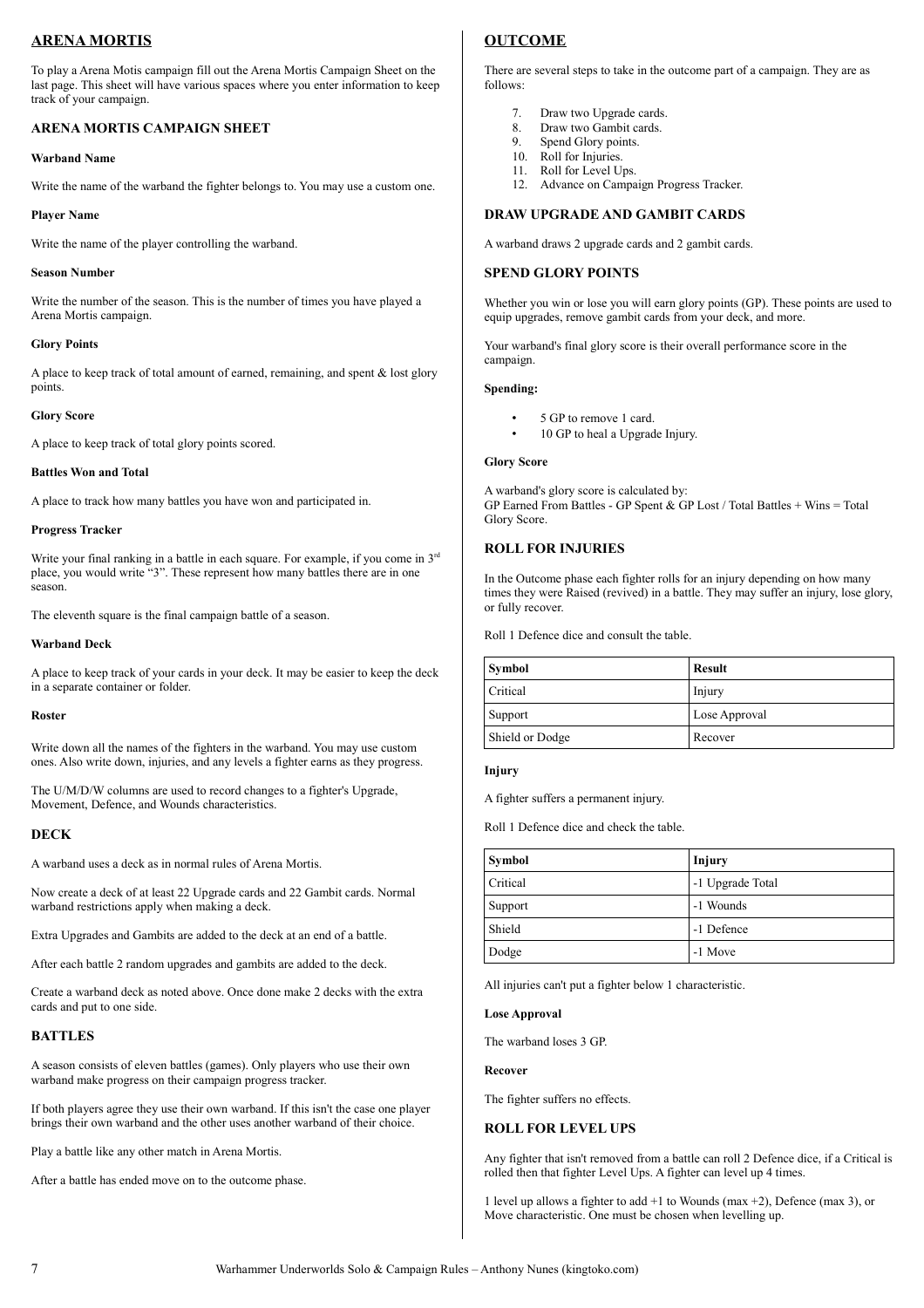# **ADVANCE ON PROGRESS TRACKER**

After a battle, a player writes down in a square the place they came in the battle. They will now be 1 map point closer to the end.

# **CAMPAIGN END**

When a warband has reached and played their 11<sup>th</sup> battle they have completed their campaign season. Their total Glory Score is how well they did. Try to beat your score in a new season.

# **NEW CAMPAIGN SEASON**

A warband may start a new campaign with a new season if the current one has been completed. To do this remove all GP earned. Also, reset Battle totals.

The warband will now be back at square 1. They will now need to play 11 more battles to complete the new campaign season.

# **EXTRA RULES**

These rules are used when playing solo.

These rules are flexible.

# **SOLO MODE**

In solo mode, you play a campaign against AI warbands that you control.

To make this easier each one has an AI Behaviour that determines how they behave in a battle.

There are four different behaviours: Aggro, Objective, Control, and Magic.

# **Aggro**

The fighter will charge and attack the nearest enemy fighter in attack range. If they are already adjacent to a fighter they will just attack. If already on an objective they will hold in place.

If no attack is made after activating move on to their next priority.

# **Objective (Mortis Lens)**

The fighter will charge to the nearest objective (Mortis Lens). If it is occupied they will attack the enemy on it. If already on an objective they will hold in place and attack if possible.

If no attack is made after activating move on to their next priority.

# **Control**

The fighter will attempt to use a gambit card. Draw three from their deck and attempt to use one. Shuffle the rest back into the deck. Use a beneficial card if possible for the AI warband.

If the card chosen is a reaction card or one that activates in the next activation, put it to one side. These cards will activate and be played when it's card conditions are met.

Even if a card is played move to their next priority.

# **Magic**

The fighter will charge to magic attack range and magic attack the nearest enemy fighter. If they are already adjacent to a fighter they will do an adjacent magic attack. If already on an objective they will hold in place and attack if possible.

If no magic attack is made after activating move on to their next priority.

# **AI Rules**

When placing AI fighters you roll defence dice. Pick one starting spot and roll 1 defence dice, if it is a Shield place the AI fighter on it. If it isn't a critical pick another spot and roll again. Do this until all fighters are placed on a starting spot.

You will control the AI warbands.

An AI warband deck consists of their default starter deck.

AI fighters will always target the nearest fighter that has the most wound counters or does the most damage when given a choice.

AI fighters are activated in order from left to right in order of their fighter cards.

Before the start of a battle randomly equip each AI fighter with their upgrade cards. Restricted named cards are given to their relevant owners.

AI fighters will move onto an objective if adjacent to one, instead of stopping on an empty hex.

During the power phase, the AI will draw 1 gambit card and attempt to use it. If they can't they will pass and shuffle the card back into the deck.

AI fighters can still be inspired.

AI fighters will move onto an objective if adjacent to one, instead of stopping on an empty hex.

AI fighters will move into cover if possible.

AI fighters will always drive back a fighter.

AI fighters will always drive back a fighter into lethal hexes if available.

If an AI fighter doesn't move when activated it will go on Guard.

# **Priority**

Each warband ranks behaviours from the top being the first priority to the bottom being the last priority. For example, Lady Harrow's Mournfight behaves with Objective first, Control, then Aggro last.

If a behaviour can't be completed move on to the next one. An AI Behaviour is listed with numbers 1, 2, and 3. These are the ranks of priority.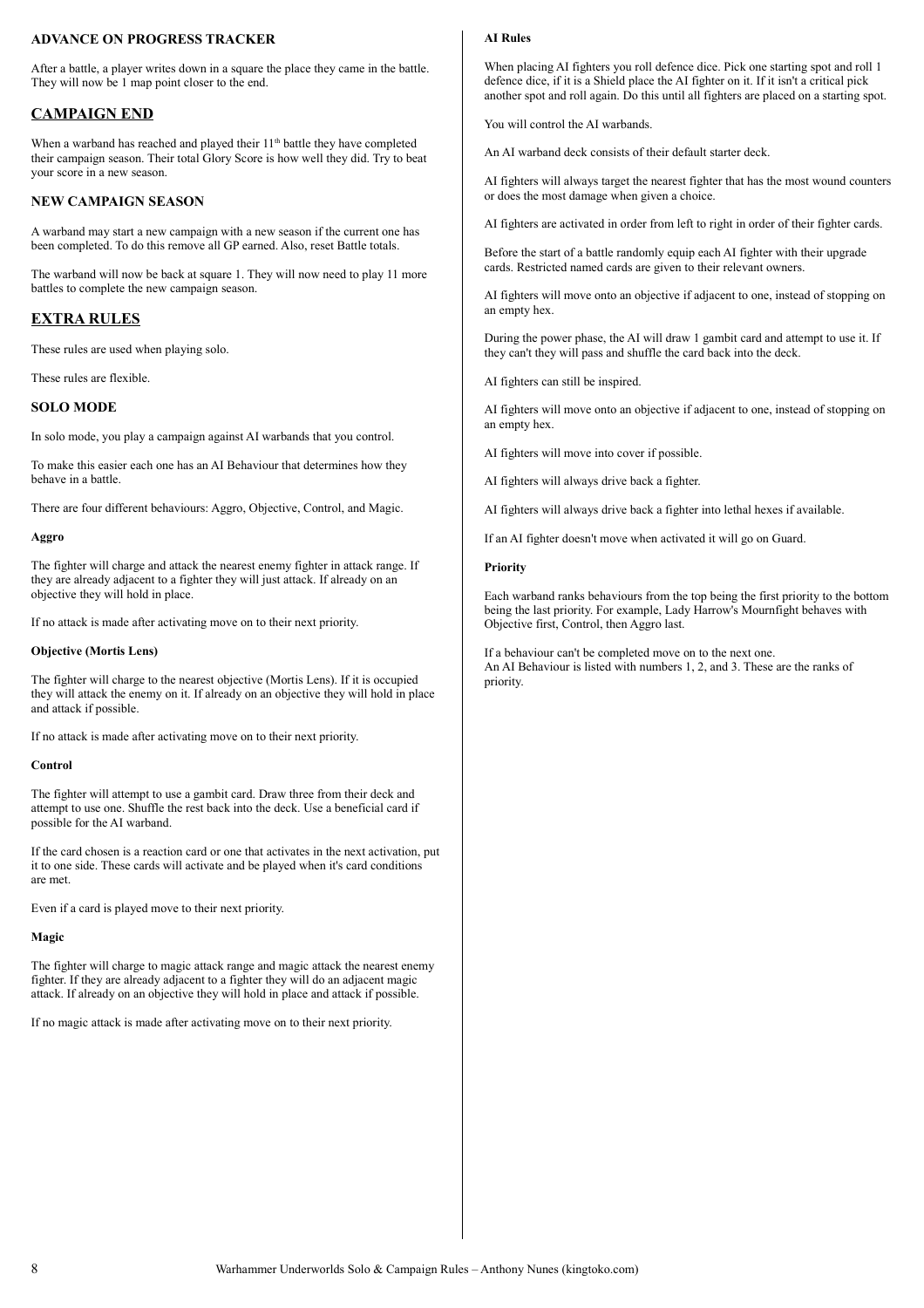# **PENUMBRA PATH**

To play a Penumbra Path campaign fill out the Penumbra Path Campaign Sheet. This sheet will have various spaces where you enter information to keep track of your campaign.

# **PENUMBRA PATH CAMPAIGN SHEET**

# **Champion Name**

Write the name of the player's fighter. You will only control one inspired fighter.

# **Player Name**

Write the name of the player controlling the fighter.

# **Fighter Name**

Write the name of the fighter's official name.

# **Wounds**

Use this space to keep track of your fighter's current Wound characteristic. A fighter starts with 20 Wounds plus their default inspired amount. You may find it easier to use the Arena Mortis Wound tokens on your fighter card.

# **Glory**

Use this space to keep track of the current amount of Glory points. Glory points start at 0.

# **Glory Score**

Use this space to keep track of total glory points scored.

A warband's glory score is calculated by: Current GP x Floor Number + Areas Explored – Wound Counters = Total Glory Score.

# **Light**

Use this space to keep track of the current Light level. The Light level starts at 7 out of 7 and you will lose 1 Light every time you explore a new area.

If the Light level reaches 0 you gain 2 Wound tokens per new area explored.

You can use generic tokens to keep track of the Light level.

# **Progress Tracker**

Each square represents a new area. The [S] and [F] squares represent the Start and Finish squares.

The goal of Penumbra Path is to reach the [F] square without your fighter being downed.

Use the letters: [E], [M], [?], [R], and [T] to mark a square and keep track of the areas explored. Use a cross [X] to show the current position or a 1cm cube.

# **Floor**

A fighter starts on the [S] square on the 1st Floor and must reach the [F] square on the 3rd Floor. A fighter goes down a floor when they reach the [F] square and beat a boss.

Cross out a Floor square when your fighter reaches the [F] square. Also, erase all current explored areas from the Progress Tracker.

# **Fighter Deck**

A place to keep track of your cards in your deck. It may be easier to keep the deck in a separate container or folder.

# **DECK**

Create a deck of 20 Upgrade and 20 Gambit cards and put them both to one side. Normal warband restrictions apply when making a deck. A fighter starts with 5 randomly drawn Gambits.

Upgrades and Gambits are received from Chests, Events, Rest spots, and bought from Merchants.

Upgrades and Gambits once earned are permanent on a fighter. Upgrades and Gambits can be sold to a Merchant and lost in Traps and Boss battles.

Sold and lost cards are permanently discarded from the deck.

# **EXPLORATION**

Progress moves from left to right and each square area requires 1 Light level to explore.

To determine the Area explored reduce the Light level by 1 and roll a Defence die on the Area Table, and then roll on the corresponding result table.

More than one square can be explored with Light before choosing one to move on.

Mark on the Progress Tracker the area explored and resolve the result.

Once you reach the end of a floor erase the explored areas and start again.

The goal is the reach the  $[F]$  square on the  $3<sup>rd</sup>$  Floor and beat the final boss.

# **BATTLES**

In some areas you will encounter an enemy warband. When this happens roll on the Enemy Table. The result is the type of warband you will be facing.

Now choose and place one board and one Objective token face-up near the middle.

Place the enemy's warband in the starting spots. A Shield on a rolled Defence die determines which starting spot they are placed on.

The player's fighter starts the battle inspired on an incomplete hex of their choice. A rolled Defence die determines which edge the player starts from.

| Symbol   | <b>Result</b> |
|----------|---------------|
| Critical | North edge    |
| Support  | East edge     |
| Shield   | West edge     |
| Dodge    | South edge    |

The player draws up to the hand limit of 5 Gambit cards per activation. Once a card is used it's discarded until the end of the battle.

The enemy's warband cannot use Gambit, Upgrade, or Objective cards. Except for Upgrades in boss battles

Roll to see who goes first. After every fighter has activated, roll to see who goes first again.

The enemy's fighters are activated in order from left to right in order of their fighter cards.

Activation alternates between one enemy fighter and the player's fighter, this repeats.

When it's an enemy's fighter activation roll on the AI Behaviours table to determine their behaviour.

There is no round limit.

The player's fighter can charge every activation.

All fighters lose guard tokens if they charge. All fighters will lose their guard tokens at the start of their activation.

AI fighters will always drive back a player's fighter.

They will always choose a lethal hex if possible when driving back a fighter.

The player's fighter wins the battle if the enemy warband is all downed.

The player's fighter loses if their fighter is downed

A player's fighter earns 1 Glory point per enemy fighter downed. 2 Glory points are earned per fighter in a boss battle.

Roll on the Chest Table once when the battle is won.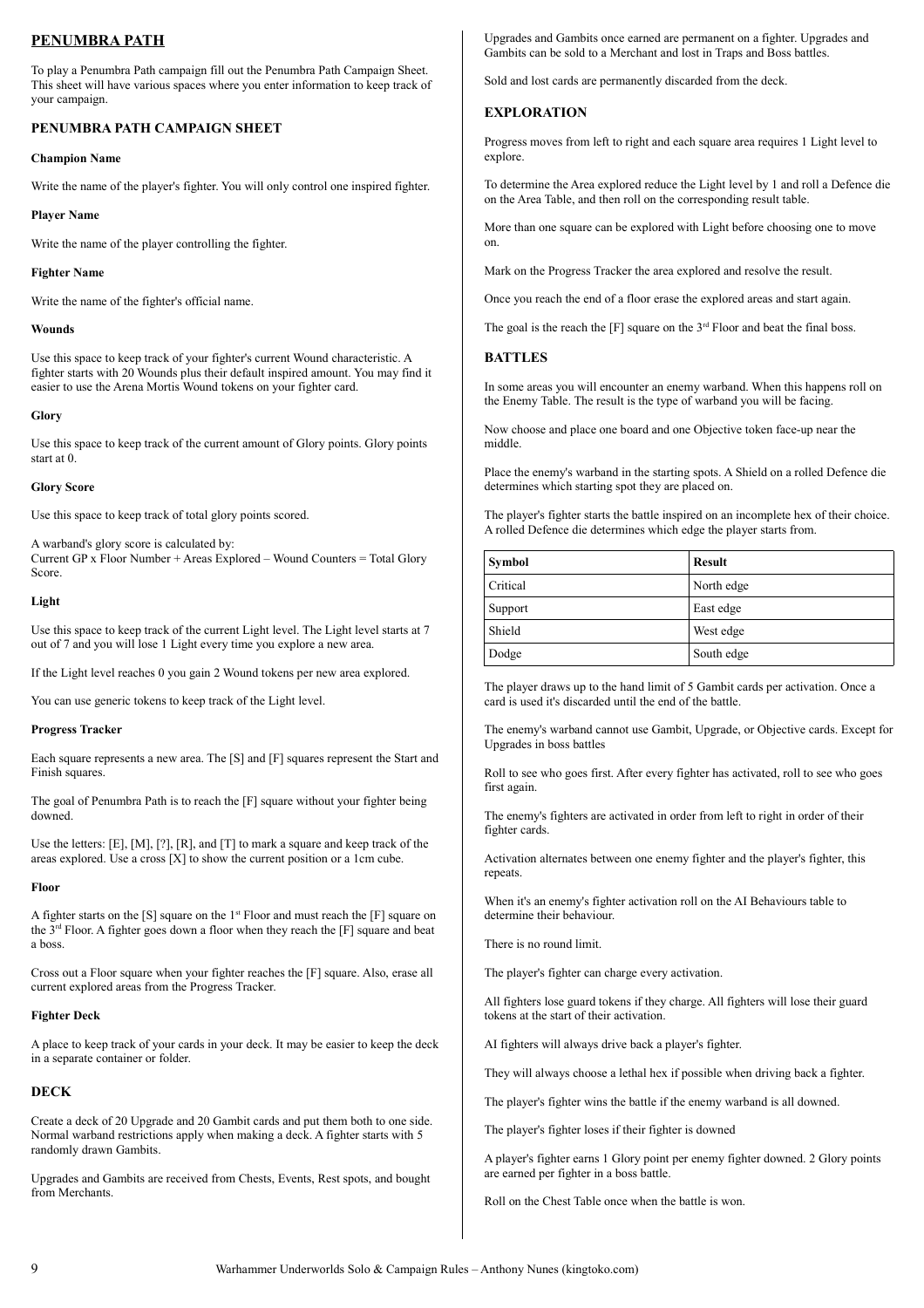# **BOSS BATTLES**

A boss battle starts when a [F] square is reached. The floor number determines who you will face.

| <b>Floor</b> | <b>Boss</b>                                                      |
|--------------|------------------------------------------------------------------|
|              | 1 Leader, 0 Fighters, 0 Upgrades. $+1$ Wound Characteristic each |
|              | 1 Leader, 1 Fighter, 1 Upgrades. + 1 Wound Characteristic each   |
|              | 1 Leader, 2 Fighters, 2 Upgrades. + 2 Wound Characteristic each  |

A warband Leader starts inspired and AI fighters are chosen randomly.

Upgrades are randomly given to all enemy fighters from the Upgrade deck.

Once the battle is won, roll twice on the Chest Table and move to the next floor.

# **TABLES**

The following tables are used when exploring an area.

# **Area**

| Symbol    | <b>Result</b>                 |
|-----------|-------------------------------|
| Shield    | Roll on Enemy Table           |
| Support 1 | Buy or Sell on Merchant Table |
| Critical  | Roll on Event Table           |
| Support 2 | Choose on Rest Table          |
| Dodge     | Roll on Trap Table            |

# **Enemy [E]**

| Symbol   | <b>Result</b>                         |
|----------|---------------------------------------|
| Critical | A full inspired warband               |
| Support  | A inspired warband without a Leader   |
| Shield   | A full non uninspired warband         |
| Dodge    | A uninspired warband without a Leader |

# **AI Behaviours**

| Symbol   | Action                                                                                             |
|----------|----------------------------------------------------------------------------------------------------|
| Critical | Enemy attacks if possible and then guards.                                                         |
| Support  | Enemy charges towards player fighter and attacks.                                                  |
| Shield   | Enemy charges towards nearest friendly fighter and attacks<br>if possible. Hold and guards if not. |
| Dodge    | Enemy charges toward nearest objective and guards.                                                 |

**Chest**

| Symbol   | Reward            |
|----------|-------------------|
| Critical | $+2$ Light        |
| Support  | $+1$ Gambit card  |
| Shield   | $+1$ Upgrade card |
| Dodge    | $+2$ Glory points |

# **Merchant [M]**

| <b>Buy</b>        | <b>Result</b>     |
|-------------------|-------------------|
| -1 Glory point    | $+1$ Light        |
| -1 Glory point    | -1 Wound counter  |
| -3 Glory points   | -4 Wound counters |
| -6 Glory points   | +1 Gambit card    |
| -8 Glory points   | +1 Upgrade card   |
| <b>Sell</b>       | <b>Result</b>     |
| $+3$ Glory points | -1 Gambit card    |
| +4 Glory points   | -1 Upgrade card   |
|                   |                   |

# **Event [?]**

| <b>Symbol</b> | <b>Result</b>     |
|---------------|-------------------|
| Critical      | Enemy             |
| Support 1     | $+2$ Glory points |
| Support 2     | +1 Gambit card    |
| Shield        | -2 Wound counters |
| Dodge         | $+1$ Light        |

# **Rest [R]**

| Choose One | Reward            |
|------------|-------------------|
| Light      | $+2$ Light        |
| Heal       | -3 Wound counters |
| Train      | +1 Gambit card    |
| Search     | $+1$ Upgrade card |

# **Trap [T]**

| <b>Symbol</b> | <b>Result</b>   |
|---------------|-----------------|
| Critical      | -1 Upgrade card |
| Support 1     | -3 Glory points |
| Support 2     | -1 Light        |
| Shield        | -1 Gambit card  |
| Dodge         | Nothing         |

# **CAMPAIGN END**

When a player's fighter has reached the [F] marked square on the  $3^{rd}$  Floor they have completed their campaign. If a player's fighter is downed they will have failed their campaign. Restart from the beginning on the [S] square on the 1<sup>st</sup> Floor if this happens.

A player's Glory Score is how well they did. Try to beat your score.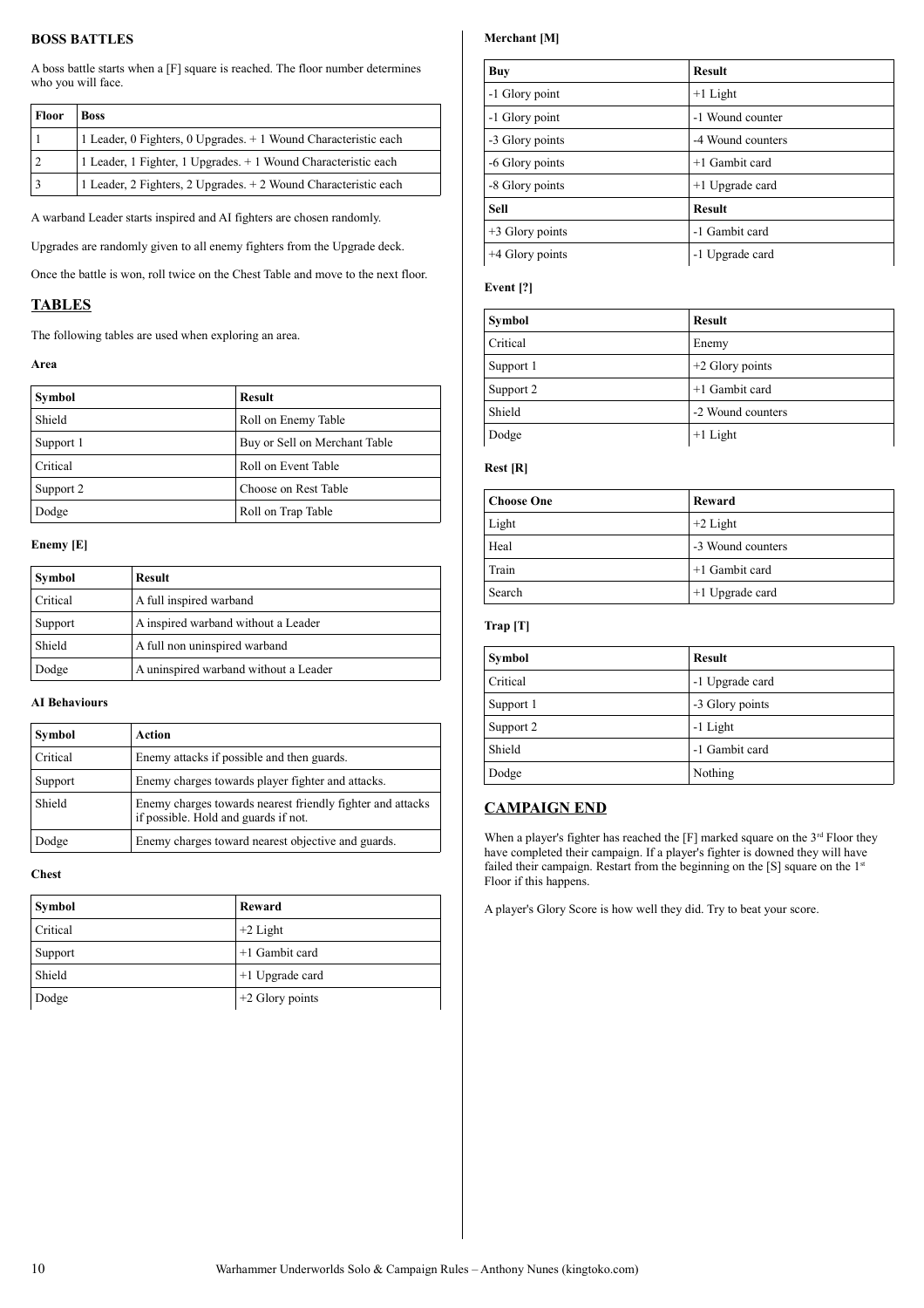# **WARBANDS**

# *# SEASON 1*

# **GARREK'S REAVERS**

Alliance: Chaos Faction: Blades of Khorne AI Behaviour: 1. Aggro Set: Shadespire Quest: Crusade Lore:

"The Bloodbound are mortal warriors who have sworn themselves to Khorne, god of carnage and slaughter. Blinded by battle madness, lost to the exultant sensations of combat, they care for nothing but the kill. Gathering together in vast Warhordes, they maraud across the realms, butchering and despoiling in the name of their dark master. Bloodreavers, such as the band led by the brutal killer known as Garrek Gorebeard, are frenzied cannibals, mortals whose dark excesses have drawn them ever further into the thrall of the Blood God. They eschew heavy armour, preferring to feel the blood spatter across their chests, and chase their prey as tirelessly as hunting wolves."

# **STEELHEART'S CHAMPION**

Alliance: Order Faction: Stormcast Eternals AI Behaviour: 1. Control 2. Aggro Set: Shadespire Quest: Escape

#### Lore:

"Clad in gleaming sigmarite and armed with heaven-forged weaponry, the Stormcast Eternals are champions and heroes all, defenders of civilisation and sworn enemies of Chaos. They were once mortal heroes hailing from across the realms – now gathered together by the God-King Sigmar and remade into the physical embodiment of the celestial storm, they are living legends who wage the eternal war against the Dark Gods. The warriors under the command of Liberator-Prime Severin Steelheart were part of a detachment sent to investigate Shadespire. Now they find themselves trapped, separated from their kin and from each other, with only the whispers of the dead to guide them home.

# **SEPULCHRAL GUARD**

Alliance: Death Faction: Soulblight Gravelords AI Behaviour: 1. Objective  $\frac{2}{2}$  Aggro  $A \sigma$ <sub>o</sub>ro Set: Shadespire Quest: Crusade Lore:

"The Deathrattle of Shadespire are quite unlike the typical charnel slaves raised by minor necromancers and practitioners of fell magic. Their soul animus remains trapped within their decayed forms as a result of the curse of Nagash, and thus they retain a fragmented memory of their past lives long after their flesh has rotted away. Over time, many of these unfortunates have sworn themselves to the God of Death's service, praying that by petitioning Nagash for forgiveness they may be freed from the agony of their existence. Greatest amongst the faithful is the Sepulchral Warden, the former Lord Marshal of Shadespire. Such is his devotion to Nagash that this enigmatic creature has been gifted with the power to inspire frenzied devotion in his subjects, and he directs them against all who would challenge the Great Necromancer's will."

# **IRONSKULL'S BOYZ**

Alliance: Destruction Faction: Orruk Warclans AI Behaviour: 1. Aggro Set: Shadespire Quest: Kill

Lore:

"Orruks are savage, muscle-bound creatures who live for the crash and crunch of battle. Ironjawz are the mightiest of their number, clad in thick plates of rusted metal and wielding huge jagged weapons forged from the same. Gurzag Ironskull and his lads were trapped in the Mirrored City decades ago, after an ill-fated looting spree amidst the ruins of Shadespire. Ironskull was initially furious, but in the years since he's grown rather fond of the place – after all, what self-respecting orruk would decline an endless cycle of violence and bloodshed?"

# **THE CHOSEN AXES**

Alliance: Order Faction: Fyreslayers  $\underline{AI}$  Behaviour:<br>1. Co **Control** 

2. Aggro 3. Objective Set: Shadespire Quest: Lift the Curse

#### Lore:

"The duardin known as Fyreslayers are fearless and intractable mercenary warriors. They will fight for anyone in exchange for ur-gold, the magical resource that fuels their great strength and which they believe is the spiritual essence of their warrior-god, Grimnir. To a Fyreslayer, honour is paramount. It is for this reason that the Fyreslayers of the Vostarg lodge still bear the shame of their failure to protect Shadespire. Hundreds of warriors have fallen or been lost in the attempt to banish the curse that haunts the city, yet no Fyreslayer would ever suggest that the venture be abandoned."

# **SPITECLAW'S SWARM**

Alliance: Chaos Faction: Skaven AI Behaviour: 1. Objective 2. Control<br>3. Aggro

Aggro

Set: Shadespire

Quest: Crusade

#### Lore:

"Thousands of beady eyes glint in the dark, glowing with hatred and hunger as the Clans Verminus mass for the attack. A cacophony of chittering voices and scrabbling claws drowns out all rational thought, getting louder by the moment. Carnage ensues as these Skaven drag their enemy down with sheer weight of numbers, gnawing away at them until nothing remains. Warlord Skritch Spiteclaw leads a particularly murderous and spiteful band through the Mirrored City, searching for artefacts and trinkets to loot, and an escape route by which he can claw his way to freedom."

# **THE FARSTRIDERS**

Alliance: Order Faction: Stormcast Eternals AI Behaviour: 1. Control 2. Aggro Set: Shadespire Quest: Escape Lore:

"A vision of golden celestial light, a living embodiment of the God-King's might, the Stormcast Eternals are messengers of vengeance armed with the might of stars. Bold raiders and expert scouts, the Farstriders are Vanguard-Hunters, the elite infantry of the Vanguard Auxillary Chambers. Led by the grizzled Sanson Farstrider, more than once has a thought-unassailable position been scaled and destroyed by this veteran band of heroes."

# **MAGORE'S FIENDS**

Alliance: Chaos Faction: Blades of Khorne AI Behaviour: 1. Aggro Set: Shadespire Quest: Crusade Lore:

"The fiend Magore Redhand leads his Blood Warriors through the Mirrored City, tracking the hated Stormcast Eternals with the aid of his loyal Flesh Hound, Riptooth. Should they fall upon their quarry, they will tear them apart, and with the blood of the fallen they will defile the Mirrored City so utterly that Khorne's eye will be drawn to this damned place, and to the gory tributes of his loyal servants."

# *# SEASON 2*

# **STORMSIRE'S CURSEBREAKERS**

Alliance: Order Faction: Stormcast Eternals AI Behaviour:

- 1. Magic
- 2. Control
- 3. Aggro
- Set: Nightvault Quest: Lift the Curse

Lore:

"Knight-Incantor Averon Stormsire was chosen personally by the God-King Sigmar to investigate the curse of Shadespire, for the irascible mage's knowledge of unbinding and banishment is extraordinarily comprehensive. Stormsire has long studied the negative effects of the reforging process, and his grim demeanour has only grown more intense as the troubling implications become clearer. Alongside his two loyal companions, Rastus and Ammis, Stormsire walks the halls of the Mirrored City, searching for answers and a way to free Shadespire from the Great Necromancer's dark enchantment. Any who come between this formidable trio and their goal are eradicated with crackling bolts of lightning or swept aside with fulminating blasts of energy."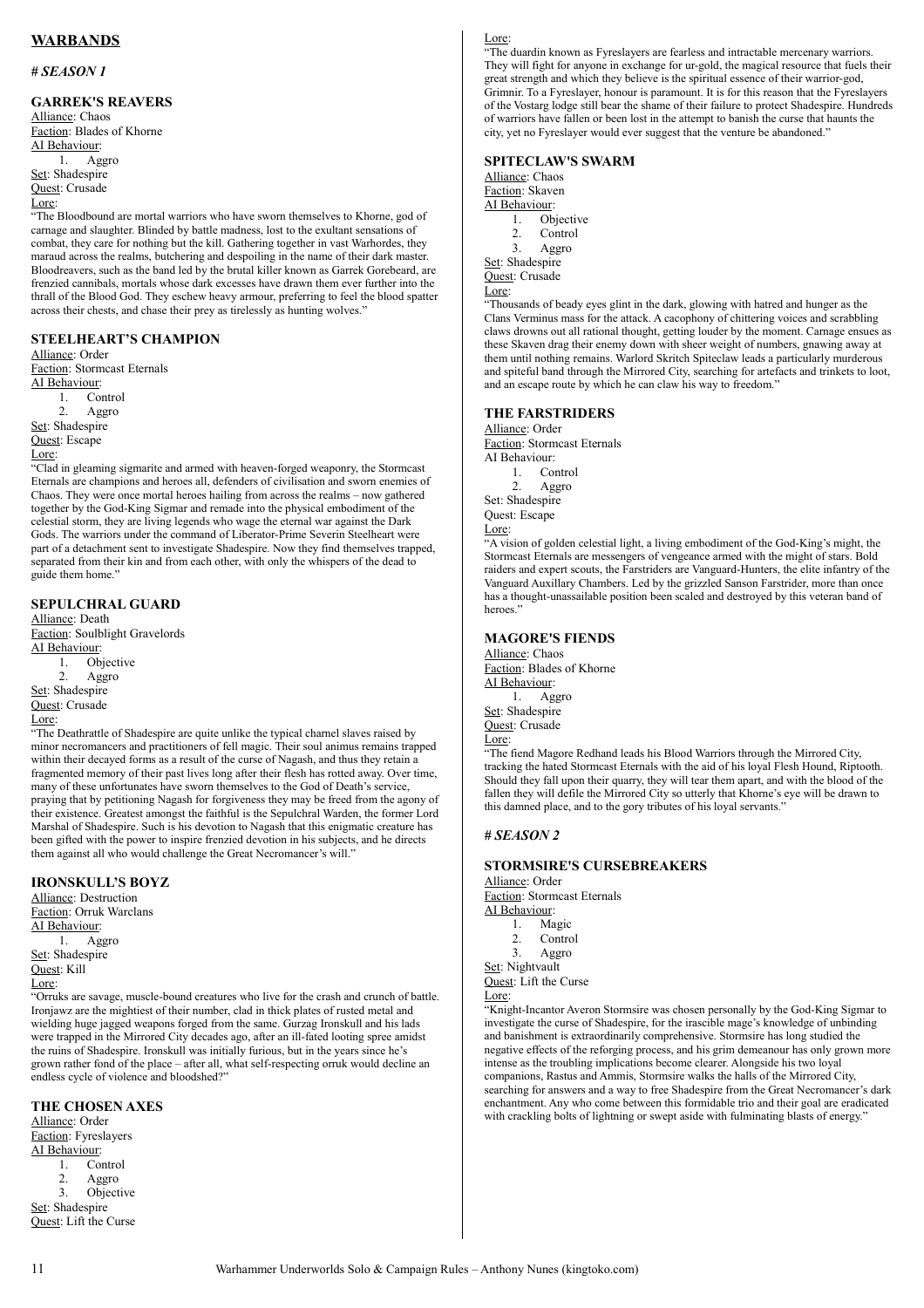# **THORNS OF THE BRIAR QUEEN**

Alliance: Death Faction: Nighthaunt AI Behaviour: 1. Objective Set: Nightvault Quest: Crusade Lore:

"Knight-Incantor Averon Stormsire was chosen personally by the God-King Sigmar to investigate the curse of Shadespire, for the irascible mage's knowledge of unbinding and banishment is extraordinarily comprehensive. Stormsire has long studied the negative effects of the reforging process, and his grim demeanour has only grown more intense as the troubling implications become clearer. Alongside his two loyal companions, Rastus and Ammis, Stormsire walks the halls of the Mirrored City, searching for answers and a way to free Shadespire from the Great Necromancer's dark enchantment. Any who come between this formidable trio and their goal are eradicated with crackling bolts of lightning or swept aside with fulminating blasts of energy.'

# **ZARBAG'S GITZ**

Alliance: Destruction Faction: Gloomspite Gitz AI Behaviour:

1. Objective  $2 \nvert A \circ \sigma \circ \sigma$ Aggro

Set: Nightvault

Quest: Spread the Fungus

#### Lore:

"The Moonclan Shaman Zarbag and his scuttling band are an infestation spreading through the heart of the Mirrored City. While looting the ruins of Shadespire, Zarbag sniffed out a tantalising aroma of fungal spores drifting up from deep underground. Pursuing this tempting lure, the Shaman and his grots tunnelled into an enormous sinkhole, tumbling into darkness. They crashed to earth in the depths of the Mirrored City, finding themselves lost within the Thanatological Gardens of the city's former Katophrane masters. Where once vibrant flowerbeds and lush plantations filled these glass-domed halls, now there were only fields of choking mould and towering clusters of deffcap mushrooms – everything Zarbag had wished for and more! The Shaman has taken it upon himself to spread this noxious fungus far and wide, drawing more and more of his numberless kin into the Mirrored City.'

# **THE EYES OF THE NINE**

Alliance: Chaos Faction: Disciples of Tzeentch AI Behaviour:<br>1. Ma

Magic

2. Control

3. Objective

Set: Nightvault

Quest: Crusade

Lore:

"Vortemis the All-seeing and his sworn acolytes have dwelt within the Mirrored City for centuries, since the very moment that Nagash damned it to its terrible fate. They serve at the will of the Gaunt Summoners, the nine masters of the mysterious Silver Towers. Ever since the city fell, Vortemis has sought to open a portal between hidden Shadespire and one of these twisted, labyrinthine fortresses. All his efforts have thus far been in vain. Yet with the unravelling of magic that has struck the Mortal Realms, a new opportunity arises. The Eyes of the Nine now seek to convert captured shadeglass relics into beacons of arcane power, sorcerous lodestones that will anchor Shadespire to the Silver Towers and spill forth the madness of the Realm of Chaos. Should they succeed, mighty Tzeentch, god of magic and sorcery, will surely claim dominion over the Mirrored City."

# **MOLLOG'S MOB**

Alliance: Destruction Faction: Gloomspite Gitz AI Behaviour:

1. Aggro Control

Set: Nightvault

Quest: A New Home Lore:

"The Dankhold Troggoth known as Mollog the Mighty slept in his mushroom-littered cavern beneath the dunes of the Desert of Bones for centuries, emerging every so often to rampage in search of food. It was a comfortable life, until an infestation of Skaven spilled up from the deep earth. After he had finished picking his teeth clean of scraps of flesh and fur, the troggoth realised his home was lost to the endless tide of vermin. Followed by a mob of the bizarre denizens that had dwelt within his cave, Mollog set off to find a new one. The troggoth travelled far across the bone-strewn wastes, eventually coming to the ruins of Shadespire. Underground he went, certain that somewhere in this gloomy place lay the dank, quiet cavern he was looking for. Instead, Mollog found the labyrinth of the Mirrored City. Still he presses stubbornly on with his search, a trail of crushed and battered bodies left in his wake.'

# **GODSWORN HUNT**

Alliance: Chaos Faction: Slaves to Darkness AI Behaviour: 1. Aggro Set: Nightvault Quest: Kill Stormcast Eternals

# Lore:

"Theddra Skull-scryer, war shaman of the Tribe of the Black Fang, leads a Godsworn Hunt into the depths of the Mirrored City, seeking worthy sacrifices to pledge to the Chaos pantheon. Each of her warriors has sworn the blood-oath, the pact of soul and iron. They will not leave the haunted halls of Shadespire without each claiming the life of a lightning warrior – the upstart God-King's so-called Stormcast Eternals. Guided by searing visions of conquest and glory, Skull-scryer navigates the twisting depths of Shadespire in pursuit of her quarry. She leads the greatest champions amongst a tribe of hardened killers, each a merciless and resourceful hunter who has earned their name through many bloody and glorious deeds. Their bodies bedecked with trophies and oath-stones, the warriors of the Godsworn Hunt fear nothing, for they have stared into the dark heart of Chaos itself."

# **YLTHARI'S GUARDIANS**

Alliance: Order Faction: Sylvaneth

AI Behaviour:

1. Control

2. Magic

3. Aggro

Set: Nightvault

Quest: Recover Lost Soulpods.

Lore:

"With the advent of the necroquake, the life magic of Alarielle has been able to seep through cracks in reality back into Shadespire. Some of the Sylvaneth trapped there have stirred once more, with Ylthari and her Guardians being the first to awaken. Imbued with bountiful vigour and wrath, they seek the lost soulpods of their fallen kin<sup>'</sup>

# **THUNDRIK'S PROFITEERS**

Alliance: Order

Faction: Kharadron Overlords AI Behaviour:

- 
- 1. Aggro<br>2. Contro
- Control

3. Objective

Set: Nightvault

Quest: Find Treasure

Lore:

"Bjorgen Thundrik and his crew of skyfarers were not the first among the Kharadron Overlords to search for Shadespire. The whispered rumours of the Katophranes' treasures had reached many sky-ports, but those expeditions that were sent either returned empty-handed or did not return at all. With a hardy crew and a magnificent skyvessel at his command, Thundrik set out to achieve what all others had failed to do."

# *# SEASON 3*

# **LADY HARROW'S MOURNFIGHT**

Alliance: Death Faction: Nighthaunt AI Behaviour: 1. Objective 2. Control 3. Aggro

Set: Dreadfane

Quest: Crusade

Lore:

"The Myrmourn Banshee known as Lady Harrow was long ago tasked by almighty Nagash with hunting down intruders in the Mirrored City. The Great Necromancer cursed her with a desperate hunger for arcane energies, and so she seeks out sorcerers and witches with especial vigour. Lady Harrow is accompanied in her mission by a retinue of fellow Banshees, all of whom share her obsessive need for magical sustenance. At Nagash's command, they sought to feed upon the foolish Stormcast Eternals who dared to trespass into death god's prison. Their compulsion saw them pursue their victims into the echoing caverns of Beastgrave, where they have found a bounty of new sensations. Such is the Lord of Undeath's curse, however, that their hunger can never be sated."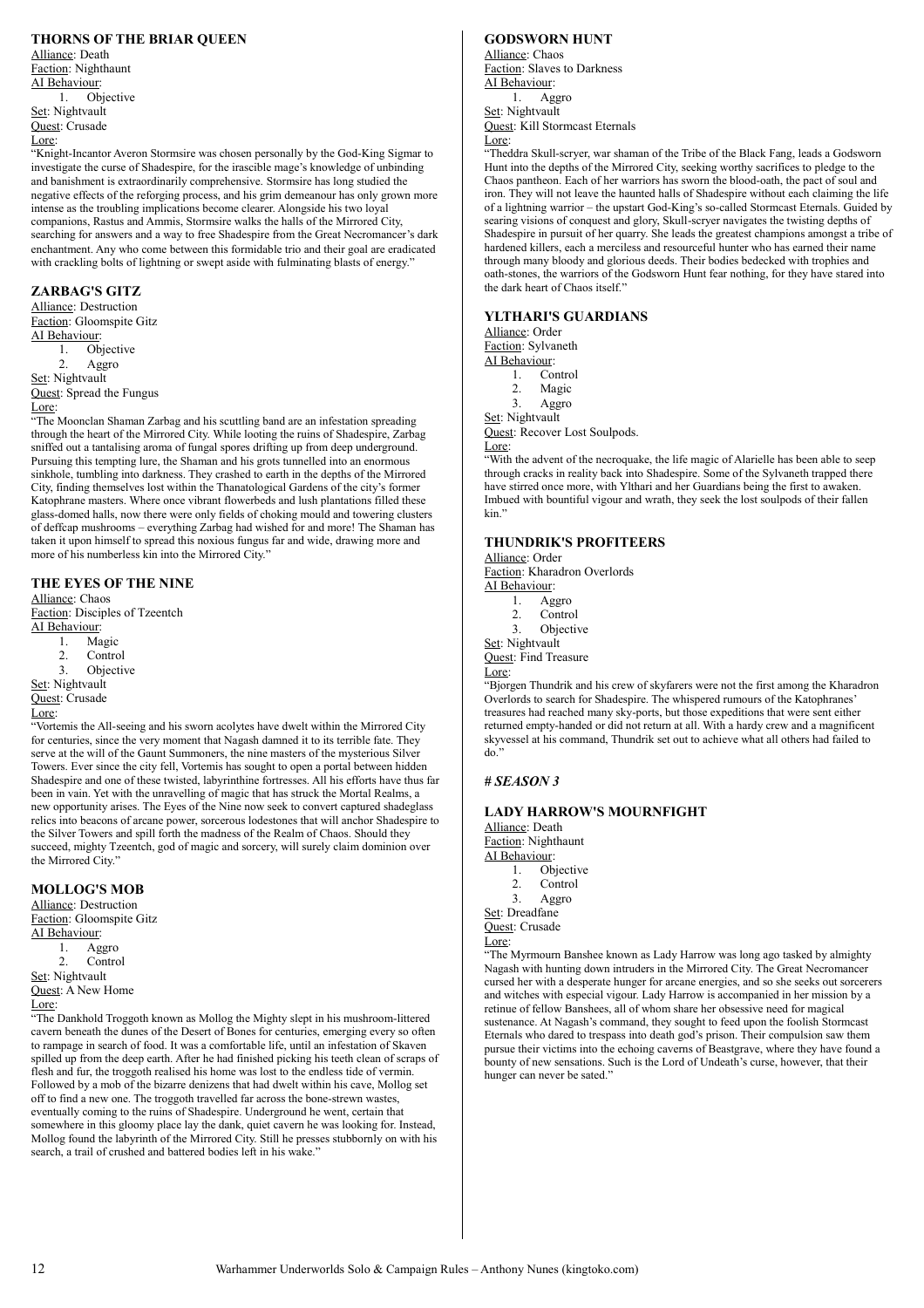# **IRONSOUL'S CONDEMNERS**

Alliance: Order Faction: Stormcast Eternals AI Behaviour: 1. Aggro Control

Set: Dreadfane Quest: Escape Lore:

"Gwynne Ironsoul is a formidable agent of the Sacrosanct Chambers. Ironsoul and her companions – Tavian of Sarnassus and the redoubtable Brodus Blightbane – are Sequitors of the Hammers of Sigmar, first and most storied of the God-King Sigmar's Stormhosts. These specialists channel the magical tempest of Azyr through their weapons. They are trained to battle the ethereal and the daemonic, but after straying within the bounds of the Dreadfane, even they may have found their match. They long sought a way to shatter its mechanisms and free themselves from its cruel grasp, and believed their quest successful when they finally set foot in the blood-soaked caverns of Ghur. Alas, Beastgrave would soon prove to be just another trap...'

# **GRASHRAK'S DESPOILERS**

Alliance: Chaos

Faction: Beasts of Chaos AI Behaviour: 1. Objective

2. Aggro

Set: Beastgrave

Quest: Crusade

Lore:

"The gor-kin of Grashrak's Despoilers hate all things pure with a bestial vehemence that knows neither reason nor restraint. Their overriding drive is to tear down the trappings of civilisation, to ruin beauty and order wherever they find it, leaving only roiling chaos and bloody wreckage in their wakes. Having butchered a gore-slick path from the depths of the Gnawing Forest to the Wrything Hills, this herd of bestial brutes have now plunged into the tunnels of Beastgrave in search of fresh victims to tear limb from limb and new marvels to smash asunder."

#### **SKAETH'S WILD HUNT**

Alliance: Order Faction: Sylvaneth AI Behaviour: 1. Aggro Set: Beastgrave Quest: Crusade Lore:

"Skaeth and his companions are worshippers of Kurnoth, the god of the hunt and fallen ally of Alarielle, the goddess of life. They are beings both wild and fey, spiritual avatars of nature in its most primal and aggressive state. Yet nobility tempers the savagery of the Kurnothi. They prey solely upon those bringers of ruin who desecrate the natural order, mercilessly hounding the footsteps of their foes and cutting them down to remove their taint from the Mortal Realms. Skaeth's band seek to restore all that was ruined during the Age of Chaos, and are merciless in that goal."

# **RIPPA'S SNARLFANGS**

Alliance: Destruction Faction: Gloomspite Gitz AI Behaviour: 1. Aggro Set: Beastgrave Quest: Find the Shiny Choppa Lore:

"Amongst the Gitmobs, it is no crime to launch a leadership challenge by trying to stab your Gitlord in the back. It is, however, inadvisable to mess it up. When Rippa Narkbad's bid for power went horribly wrong, he chose rapid and self-imposed exile over the messy death he would undoubtedly have faced if he had hung about. His two best ladz, Stabbit and Mean-eye, came with him, more out of guilt by association than any real sense of loyalty. Down but not defeated, Rippa has led his grumbling and mutinous companions to Beastgrave in pursuit of the magnificently shiny choppa he sees every night in his dreams. With that blade in his hand, surely Rippa could ride back to his tribe and claim rulership over the headless corpses of all his old rivals..."

# **THE GRYMWATCH**

Alliance: Death Faction: Flesh-eater Courts AI Behaviour: 1. Objective 2. Aggro Set: Beastgrave Quest: Slay the Monster Lore:

"The ghouls of the Flesh-eater Courts suffer from the shared delusion that, far from being monstrous corpse-cannibals, they are in fact noble knights and dedicated men-atarms. So it is with the Grymwatch, who 'ride' out at the command of the degenerate beast whom they perceive to be the heroic Duke Crakmarrow. Hailing from a blasted and ruined kingdom far to the north, the Grymwatch have come questing to slay the monstrous entity that they believe lurks at Beastgrave's heart. After all, they can't risk letting this terrible creature threaten their 'crops' or menace their 'peasant folk'. Now,

slavering, grunting and snarling, the ghouls of the Grymwatch scramble through the tunnels, honourable hunters in search of their monstrous prey."

# **HROTHGORN'S MANTRAPPERS**

Alliance: Destruction

Faction: Ogor Mawtribes AI Behaviour: 1. Aggro 2. Control

Set: Beastgrave

Quest: Escape

Lore:

"Hrothgorn and his party of hangers-on were ranging ahead of their Alfrostun when the Icebrow Hunter caught what he thought was the scent of abundant prey – beasts somewhere up ahead. The group hungrily followed the trail, which led into a series of winding tunnels. The legend of Beastgrave is well known amongst the Ogor Mawtribes, and it was not long before Hrothgorn realised they had been lured into the gullet of that infamous mountain. There was no true food to be found in these echoing caverns, only an endless purgatory of hunger and death. Once the hunter had spent his initial frustration upon scores of Beastgrave's other victims, Hrothgorn set about finding a way out with his ragtag entourage always at his heels."

#### **THE WURMSPAT**

Alliance: Chaos Faction: Maggotkin of Nurgle AI Behaviour:

- 1. Control 2. Aggro
- Set: Beastgrave

Quest: Lift the Curse

#### Lore:

"The Sorcerer Fecula Flyblown was far from Beastgrave, hunched over a stained cauldron, when she read a sign in the cloying vapour rising from it. She saw a shardcurse of endless sterility in which nothing stayed dead long enough to rot, and the effects of entropy were perpetually undone. Horrified, Fecula added foul ingredients to her pestilent brew, hoping to attract Nurgle's aid to halt the spread of this un-plague. Drawn by the rancid odour, a monstrous wyrmaggot burst from the ground and swallowed the Sorcerer and her two favoured bodyguards whole. This creature burrowed onwards until it could stomach Fecula's noisome stew no more; it burst into Beastgrave, where it disgorged the group in a tide of steaming vomit. Together, The Wurmspat are resolved to cure the curse at the mountain's heart by spreading the filth so beloved of their deity."

# **MORGOK'S KRUSHAS**

Alliance: Destruction Faction: Orruk Warclans AI Behaviour: 1. Aggro

- 2. Objective
- 3. Control
- Set: Beastgrave Quest: Crusade

Lore:

"Morgok and his mob of Ironjawz brutes once hunted down and fought the greatest prey they could find amongst Ghur's trackless wastes. Whether they ran down spiny nephrodiles or fought the storm-warriors of Sigmar, Morgok's Krushas sought the mightiest trophies in the name of their bellicose deity, Gorkamorka. While roaming a plain of ancient bones, the Ironjawz boss heard from afar the clash and clangour of battle. They pursued the sounds across the wilds until they arrived at Beastgrave – the noises were echoing from the mountain's tunnels. Invigorated by Waaagh! energy that would only increase with each conflict, the brute boss led his cronies down into the caverns to win glory in the eyes of the great green god."

# **MORGWAETH'S BLADE-COVEN**

Alliance: Order Faction: Daughters of Khaine AI Behaviour: 1. Aggro Set: Beastgrave Quest: Escape Lore:

"Morgwaeth the Bloodied and her murderous retinue were dispatched to Beastgrave by Morathi in search of a long-hidden shard of Khaine. Shadowed paths brought them to the mountain, and immediately they knew their objective was near – what else could account for the visions of slaughter and echoes of battle that haunted Beastgrave's megalithic depths? In truth, however, their quest was a fool's errand, for Morathi knew no shard lay in the mountain – Morgwaeth had questioned her liege a little too publicly, and was sent to Beastgrave for her temerity. This was a poor punishment for the hag queen, though – the blades of Khaine found many offerings to the lord of murder in the mountain's ancient halls, and their dedication may yet see them escape Beastgrave's grasp."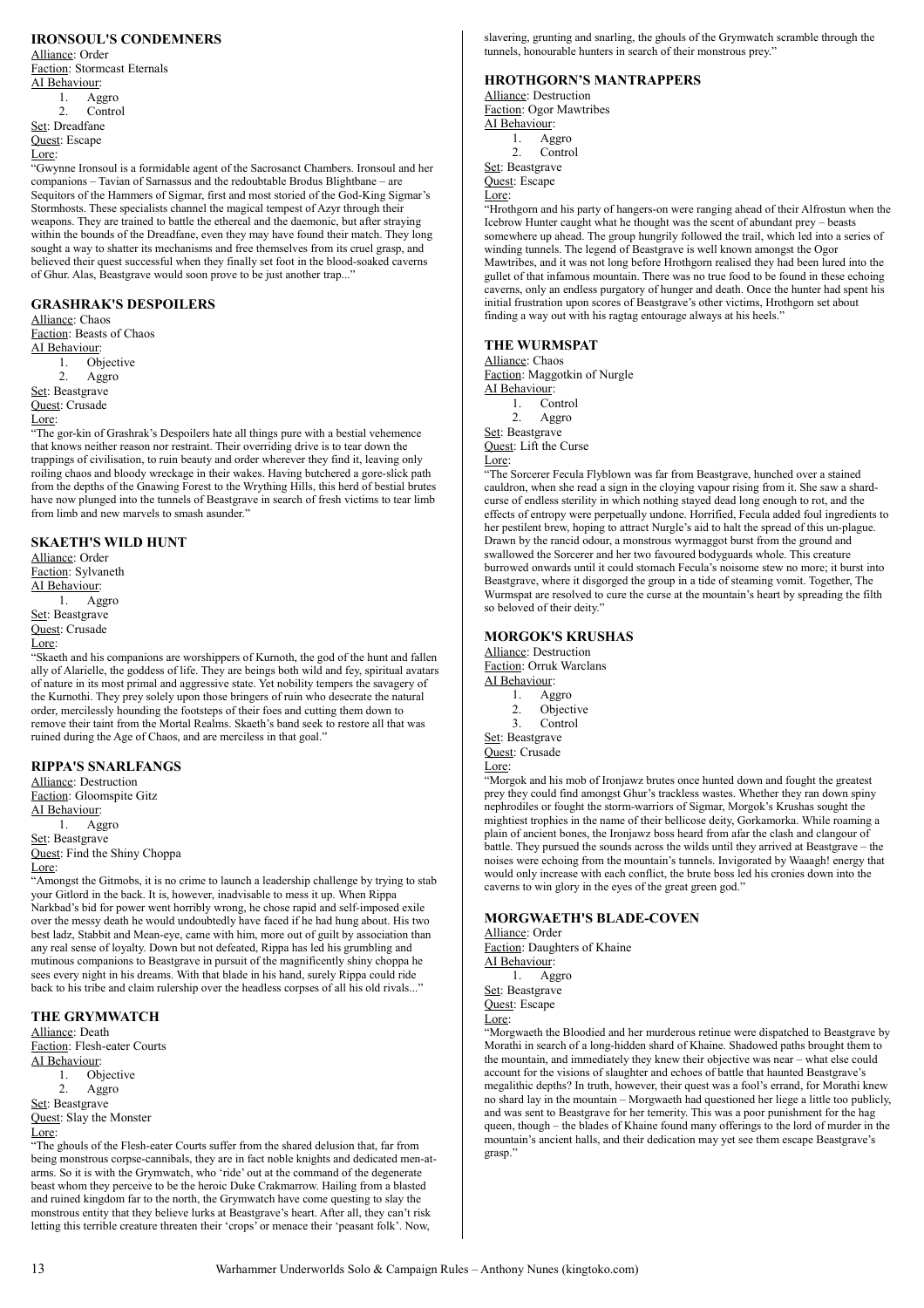#### *# SEASON 4*

# **THE DREAD PAGEANT**

Alliance: Chaos

Faction: Hedonites of Slaanesh AI Behaviour:

- 1. Objective
	- 2. Aggro

3. Control

Set: Direchasm Quest: Reach a New High

Lore:

"Having first entered Beastgrave in pursuit of visions of their missing deity, Slaanesh, the depraved mortals known as the Dread Pageant were soon gripped by a new obsession: the tormenting of the sentient mountain itself. Like all Slaaneshi Hedonites, the Dread Pageant are slaves to sensation, and when they first tasted Beastgrave's anguish at being denied its usual feast of flesh, they began to goad the mountain by withholding its succour, torturing their victims to the point of death while imbibing Beastgrave's despair. In the claustrophobic depths of Direchasm, the mountain's raw emotions are at their most tangible, sending the Dread Pageant into a euphoric state."

# **MYARI'S PURIFIERS**

Alliance: Order

Faction: Lumineth Realm-lords AI Behaviour:

- 1. Aggro
- 2. Magic
- 3. Objective

Set: Direchasm Quest: Crusade

# Lore:

"Myari's Purifiers are a graceful company of Lumineth aelves who glow with the power of Hysh. Steeped in learning and arcane skill, they have entered Beastgrave to calm its wrath, believing that only they have the presence of mind to resist the mountain's primal call. Their confidence may be well placed. Myari is a master of elemental invocations, renowned for his great wisdom and insight, while the three warriors who fight alongside him epitomise different aspects of the Lumineth way of war."

# **KHAGRA'S RAVAGERS**

Alliance: Chaos Faction: Slaves to Darkness AI Behaviour:

- 1. Objective
- 2. Control
- 3. Aggro
- Set: Direchasm

Quest: Sororicide

#### Lore:

"Khagra the Usurper and her band of Slaves to Darkness see Direchasm as the site of the culmination of their personal path to glory; a final proving ground where they will earn the attention of the Dark Gods. They mean to turn the mountain to the service of Chaos by desecrating its every chamber through dark sorcery and brutal sacrifice. It was Khagra's sister Zarshia who led the warband into Beastgrave, but they soon became trapped in a gnashing chamber. Khagra wedged her shield between the cavern floor and the encroaching ceiling before carving a way out of the rocky gullet, and since then, the brutal warriors Cragan and Razek have turned to Khagra for direction. Zarshia has not abandoned her own ambitions, however, and is poised to overturn her upstart sibling when the opportunity arises.'

# **STARBLOOD STALKERS**

Alliance: Order Faction: Seraphon AI Behaviour: 1. Objective 2. Aggro Set: Direchasm Quest: Kill the Mountain

Lore: "The Slann Starmasters of the Seraphon foresaw danger in Beastgrave. Unchallenged, the corrupting presence of Chaos would transform the mountain into a colossal demigod whose power would wreak havoc across Ghur and beyond. To prevent this from coming to pass, the Slann sent a hunting party of skinks into the mountain, bolstered by the Saurus Oldblood Klaq-Trok. Their leader would be the gifted Skink Priest Kixi-Taka the Diviner, who bore an artefact that, if deployed in precisely the right location, would compel the entire mountain to consume itself in self-destructive madness."

# **THE CRIMSON COURT**

Alliance: Death Faction: Soulblight Gravelords AI Behaviour: 1. Control 2. Objective Set: Direchasm Quest: Feed

Lore:

"Prince Duvalle leads the coterie of Soulblight Gravelords known as the Crimson Court, a band of merciless hunters united by their cruel abilities. They found their way into Direchasm through a splint of the spreading Katophrane Curse, intent upon taking full advantage of the rich variety of prey promised by the living mountain's depths."

#### **HEDKRAKKA'S MADMOB**

Alliance: Destruction Faction: Orruk Warclans AI Behaviour:<br>1. Ag Aggro 2. Control Set: Direchasm Quest: Kill the Mountain Lore:

"All Bonesplitterz carry a spark of the violent god Gorkamorka's wild rage in their cracked minds. In the Wurrgog Prophet Hedkrakka, the self-proclaimed 'Gob of Gork', this connection is especially strong. Hearing the Great Green God's command through his serpent familiar, Hedkrakka led his Madmob far across the realm of Ghur, seeking a beast of truly colossal proportions. In the living mountain, Beastgrave, they found their prey."

# **KAINAN'S REAPERS**

Alliance: Death Faction: Ossiarch Bonereapers AI Behaviour: 1. Aggro Set: Direchasm Quest: Crusade Lore:

"When Nagash resolved to conquer Ghur, Kainan's Reapers were amongst the first forces he despatched, the tithekeepers sent to call in ancient debts and claim osseous stockpiles that might be used to bolster the Bonereapers' advance. The Mortisan Executioner Mir Kainan was charged with collecting the long-overdue tithe of the Silent People. When they arrived in Beastgrave, Kainan's Reapers found the Silent People had fled, their regular migration cycle interrupted by the mountain's anguished raging. They did not intend to return empty-handed, however. Direchasm's depths held countless ancient bones, and many rival warbands would pay the price for the Silent People's delinquency."

# **ELATHAIN'S SOULRAID**

Alliance: Order Faction: Idoneth Deepkin AI Behaviour: 1. Aggro Set: Direchasm Quest: Kill Lore:

"Over the Centuries, the Idoneth Deepkin of the Ionrach Enclave had visited Beastgrave many times, claiming countless souls from the Silent People with which they might ensure their own survival. The Celebrated Isharann Soulrender Elathain was tasked with leading the latest foray, and took with him his soul-bound Thrall Tammael, the bond-beast Duinclaw, and his sworn Ishlaen escort, Fuirann."

# **DREPUR'S WRAITHCREEPERS**

Alliance: Death Faction: Nighthaunt AI Behaviour: 1. Aggro 2. Objective Set: Starter Set Quest: Kill

Lore: "Drepur's Wraithcreepers are Nagash's hunters and executioners, despatched to slave any who earn the Great Necromancer's ire – including any who might enter Shadespire with a view to obsctructing Nagash's plans. A Glaivewraith Stalker is an unstoppable force. Its long blade always points at the beating heart of its intended victim, just as the needle of an arcane compass indicates the highest concentration of magic. Though it drifts slowly towards its quarry, it is inevitable that the creature's glaive will one day pierce the chest of its prey. Those who have realised a Glaivewraith is upon their scent have evaded them for years, even decades until their guard slips – and then the gheist's leering and bestial visage is the last thing such victims see."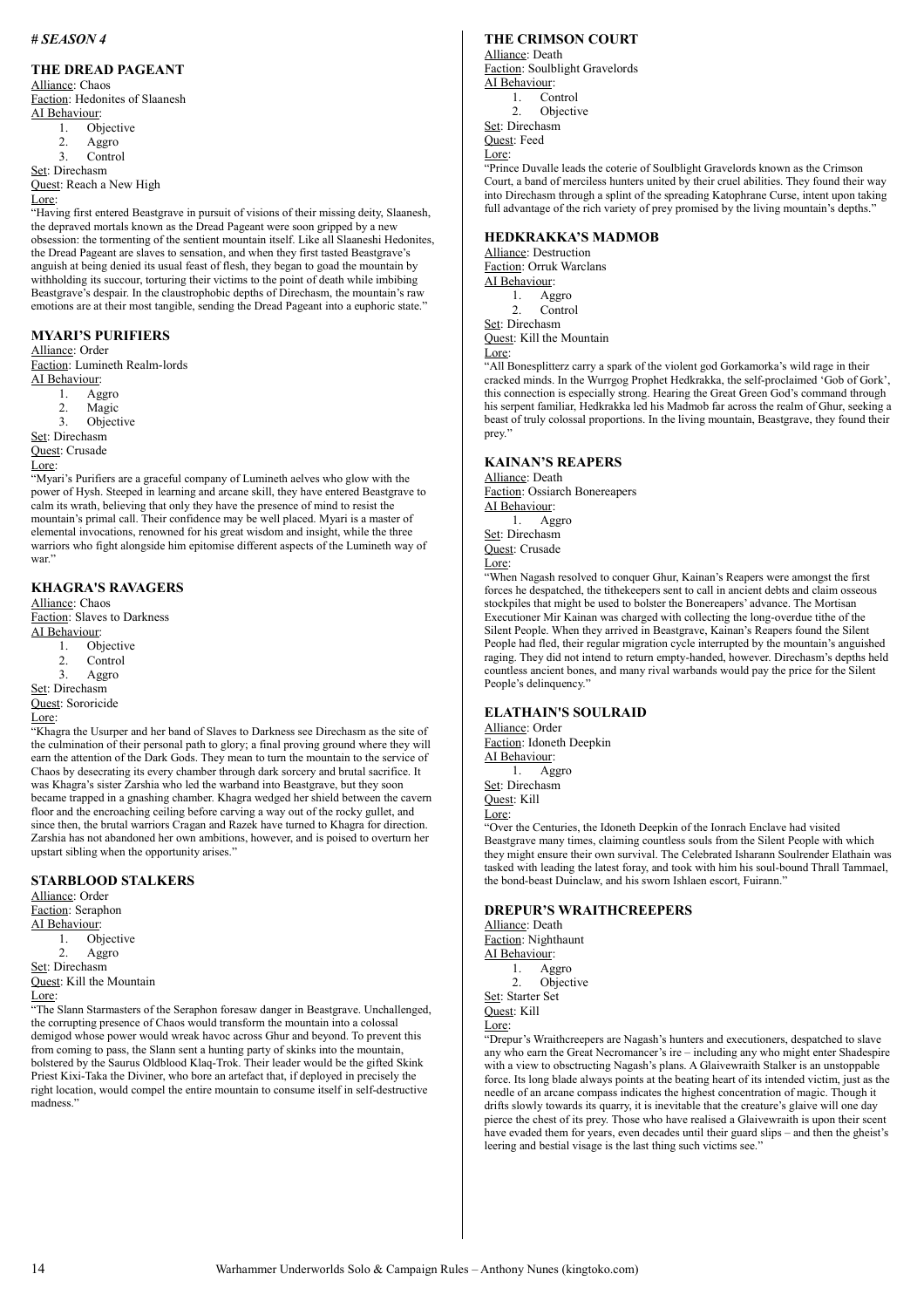# **STORM OF CELESTUS**

Alliance: Order Faction: Stormcast Eternals AI Behaviour: 1. Objective  $2 \n\begin{array}{c} 2 \end{array}$ Aggro

Set: Starter Set Quest: Investigate the Bleeding Lore:

"Castigators are powerful ranged support troops, commonly employed by the Sacrosanct Chambers against ethereal enemies that can kill with a touch. The thunderhead greatbows they carry are miracles of Azyrite science and ingenuity, launching projectiles more akin to maces than mere bolts – stout shafts attached to braced heads filled with the storm-breath of Stardrakes. The Storm of Celestus, led by the grizzled Drakan Celestus, were dispatched to Shadespire to investigate and confirm whether the Katophrane Curse had indeed left the city and was bleeding into reality."

# *# SEASON 5*

# **DA KUNNIN' KREW**

Alliance: Destruction Faction: Orruk Warclans AI Behaviour: 1. Aggro<br>2. Contro Control Set: Harrowdreep

Quest: Escape Lore:

"Da Kunnin' Krew did not come to Harrowdeep by choice, but nor was their entrance entirely accidental. While hunting a bog wyrm through the turgid lakes of the Misted Isles, the Kruleboyz' primary stronghold in the Helleflux, Mannok witnessed the beast suddenly disappear down a drain of grasping swamp-muck. Ignoring Torka's protests, he directed their crude raft to investigate, only to wind up in the darkness beneath Ulgu. It did not take long for Mannok to realise that the moist caverns of Harrowdeep would make a fine setting for a Kruleboy lair – and that to settle this place would see him become a premier boss. He now leads his long-suffering mates to find a way out and round up the rest of his boyz, while taking every opportunity to stalk and ambush unwary warbands in the meantime."

# **XANDIRE'S TRUTHSEEKERS**

Alliance: Order Faction: Stormcast Eternals AI Behaviour: 1. Aggro Set: Harrowdreep Quest: Crusade Lore:

"Bound together through adversity, Xandire's Truthseekers are a band of Stormcastserrant on a mission from the God-King himself. When fleets sailing out of the Ulguan port-city of Misthåvn began to disappear with alarming regularity, Sigmar knew he could not remain idle. Rather than send his armies on a wild search through the dark, however, he opted for a more subtle approach – warbands of Thunderstrike-armoured champions who could scour Ulgu for the elusive truth."

# **BLACKPOWDER'S BUCCANEERS**

Alliance: Destruction Faction: Ogor Mawtribes AI Behaviour: 1. Control 2. Objective Set: Harrowdreep Quest: N/A Lore:  $\overline{\omega_{N/A}}$ 

# **THE EXILED DEAD**

Alliance: Death Faction: Soulblight Gravelords AI Behaviour: 1. Magic<br> $\frac{1}{2}$  Agoro Aggro Set: Harrowdreep Quest: Necromancy Lore:

"The vampire Deintalos dwells in the darkness of Harrowdeep, snaring those who walk its labyrinthine passages. He considers it an ideal place to hide his grisly experiments, aided by his mortal apprentice in necromancy, Marcov. Deintalos animates recovered cadavers with arcane machinery, creating electrified Arcwalkers who act in eerie unison to tear apart their foes."

# *# SEASON 6*

# **SKITTERSHANK'S CLAWPACK**

Alliance: Chaos Faction: Skaven AI Behaviour: 1. Aggro Set: Nethermaze Quest: Kill Lore:

"Always seeking fresh sources of dark magic to aid in their murderous plans, the skaven scrambled to see which enclave of shadowy assassins would be the first to investigate the Nethermaze. Clan Stryk won this desperate race, dispatching a killsquad led by one of their most ambitious assassins – the young throat-cutter Slynk Skittershank."

#### **THE SHADEBORN**

Alliance: Order Faction: Daughters of Khaine AI Behaviour: 1. Control 2. Aggro Set: Nethermaze Quest: Crusade Lore:

"Umbral assassins sworn to Morathi, the Shadeborn were ostensibly dispatched to hunt down seditionists in Harrowdeep. Only the Shroud Queen Slythael knows their true goal – to discover how the labyrinth's eldritch power might be harnessed by the High Oracle herself. This task has taken the Shadeborn into the bowels of Nethermaze, and will test their skills to the very limit."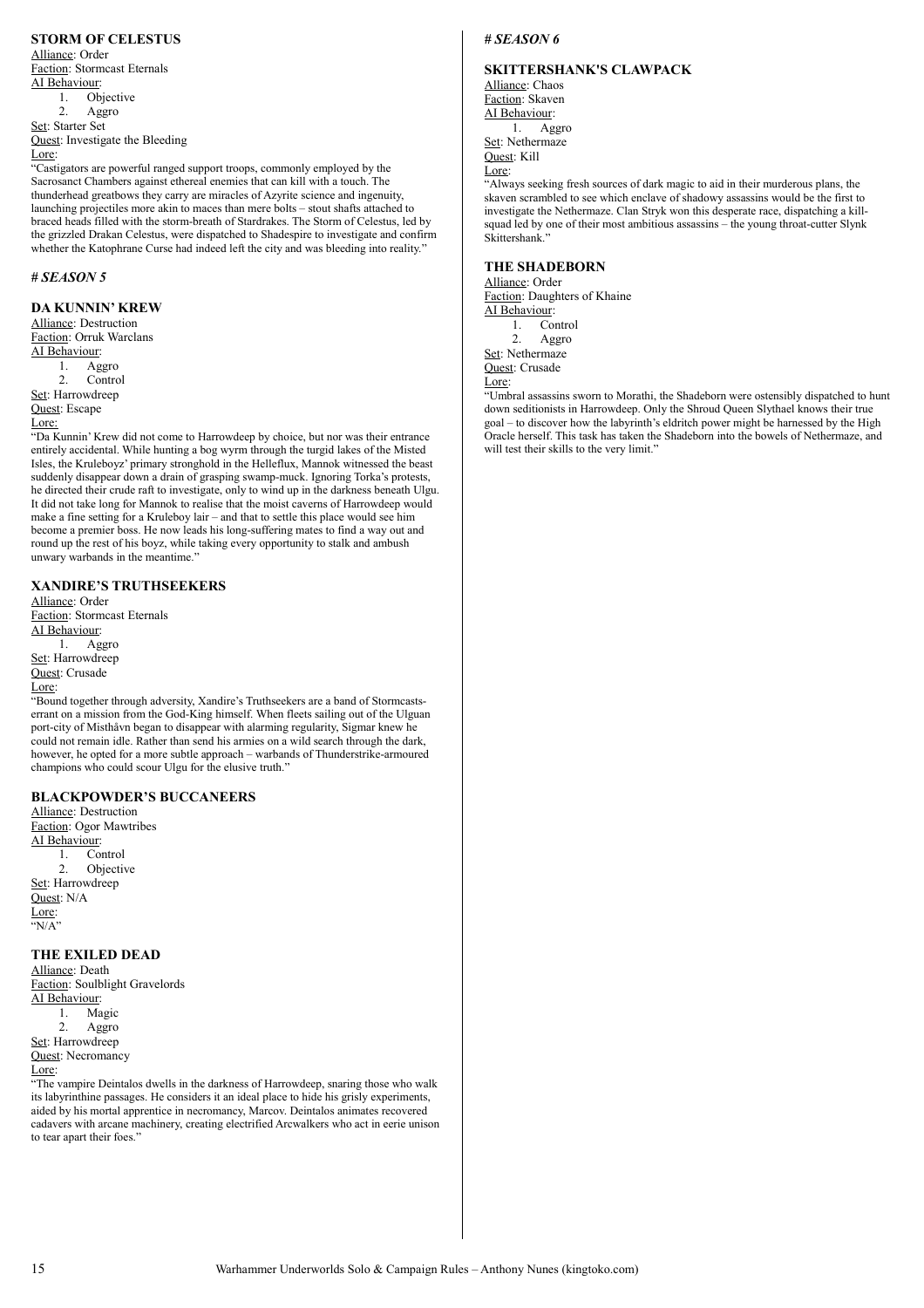# **ALLIANCES & FACTIONS**

# **ORDER**

| <b>Faction</b>            | Warband                   | #              | X |
|---------------------------|---------------------------|----------------|---|
| Idoneth Deepkin           |                           | 1              |   |
|                           | Elathain's Soulraid       |                |   |
| Daughters of Khaine       |                           | $\overline{2}$ |   |
|                           | Morgwaeth's Blade-coven   |                |   |
|                           | The Shadeborn             |                |   |
| Lumineth Realm-lords      |                           | 1              |   |
|                           | Myari's Purifiers         |                |   |
| Sylvaneth                 |                           | $\overline{c}$ |   |
|                           | Ylthari's Guardians       |                |   |
|                           | Skaeth's Wild Hunt        |                |   |
| <b>Stormcast Eternals</b> |                           | 6              |   |
|                           | Steelheart's Champions    |                |   |
|                           | Storm of Celestus         |                |   |
|                           | Stormsire's Cursebreakers |                |   |
|                           | Ironsoul's Condemnors     |                |   |
|                           | Xandire's Truthseekers    |                |   |
|                           | The Farstriders           |                |   |
| Seraphon                  |                           | $\mathbf{1}$   |   |
|                           | The Starblood Stalkers    |                |   |
| Kharadron Overlords       |                           | 1              |   |
|                           | Thundrik's Profiteers     |                |   |
| Fyreslayers               |                           | 1              |   |
|                           | The Chosen Axes           |                |   |
| Cities of Sigmar          |                           | $\theta$       |   |
| <b>Total</b>              |                           | 15             |   |

# **CHAOS**

| <b>Faction</b>            | Warband                 | #              | X |
|---------------------------|-------------------------|----------------|---|
| Disciples of Tzeentch     |                         | 1              |   |
|                           | Eyes of the Nine        |                |   |
| <b>Beasts of Chaos</b>    |                         | $\mathbf{1}$   |   |
|                           | Grashrak's Despoilers   |                |   |
| <b>Slaves to Darkness</b> |                         | $\overline{2}$ |   |
|                           | <b>Godsworn Hunt</b>    |                |   |
|                           | Khagra's Ravagers       |                |   |
| <b>Blades of Khorne</b>   |                         | $\overline{2}$ |   |
|                           | Magore's Fiends         |                |   |
|                           | Garrek's Reavers        |                |   |
| Skaven                    |                         | $\overline{2}$ |   |
|                           | Spiteclaw's Swarm       |                |   |
|                           | Skittershank's Clawpack |                |   |
| Hedonites of Slaanesh     |                         | 1              |   |
|                           | The Dread Pageant       |                |   |
| Maggotkin of Nurgle       |                         | $\mathbf{1}$   |   |
|                           | The Wurmspat            |                |   |
| <b>Total</b>              |                         | 10             |   |

# **DEATH**

| <b>Faction</b>              | Warband                   | # | X |
|-----------------------------|---------------------------|---|---|
| Nighthaunt                  |                           | 3 |   |
|                             | Drepur's Wraithcreepers   |   |   |
|                             | Lady Harrow's Mournflight |   |   |
|                             | Thorns of the Briar Queen |   |   |
| <b>Ossiarch Bonereapers</b> |                           | 1 |   |
|                             | Kainan's Reapers          |   |   |
| Flesh-eater Courts          |                           | 1 |   |
|                             | The Grymwatch             |   |   |
| Soulblight Gravelords       |                           | 3 |   |
|                             | The Exiled Dead           |   |   |
|                             | Sepulchral Guard          |   |   |
|                             | The Crimson Court         |   |   |
| Total                       |                           | 8 |   |

# **DESTRUCTION**

| <b>Faction</b>  | Warband                         | #              | X |
|-----------------|---------------------------------|----------------|---|
| Ogor Mawtribes  |                                 | $\overline{2}$ |   |
|                 | <b>Blackpowder's Buccaneers</b> |                |   |
|                 | Hrothgorn's Mantrappers         |                |   |
| Orruk Warclans  |                                 | $\overline{4}$ |   |
|                 | Hedkrakka's Madmob              |                |   |
|                 | Ironskull's Boyz                |                |   |
|                 | Morgok's Krushas                |                |   |
|                 | Da Kunnin' Krew                 |                |   |
| Gloomspite Gitz |                                 | 3              |   |
|                 | Mollog's Mob                    |                |   |
|                 | Rippa's Snarlfangs              |                |   |
|                 | Zarbag's Gitz                   |                |   |
| Sons of Behemat |                                 | $\theta$       |   |
| Total           |                                 | 9              |   |

**Total** = 42 Warbands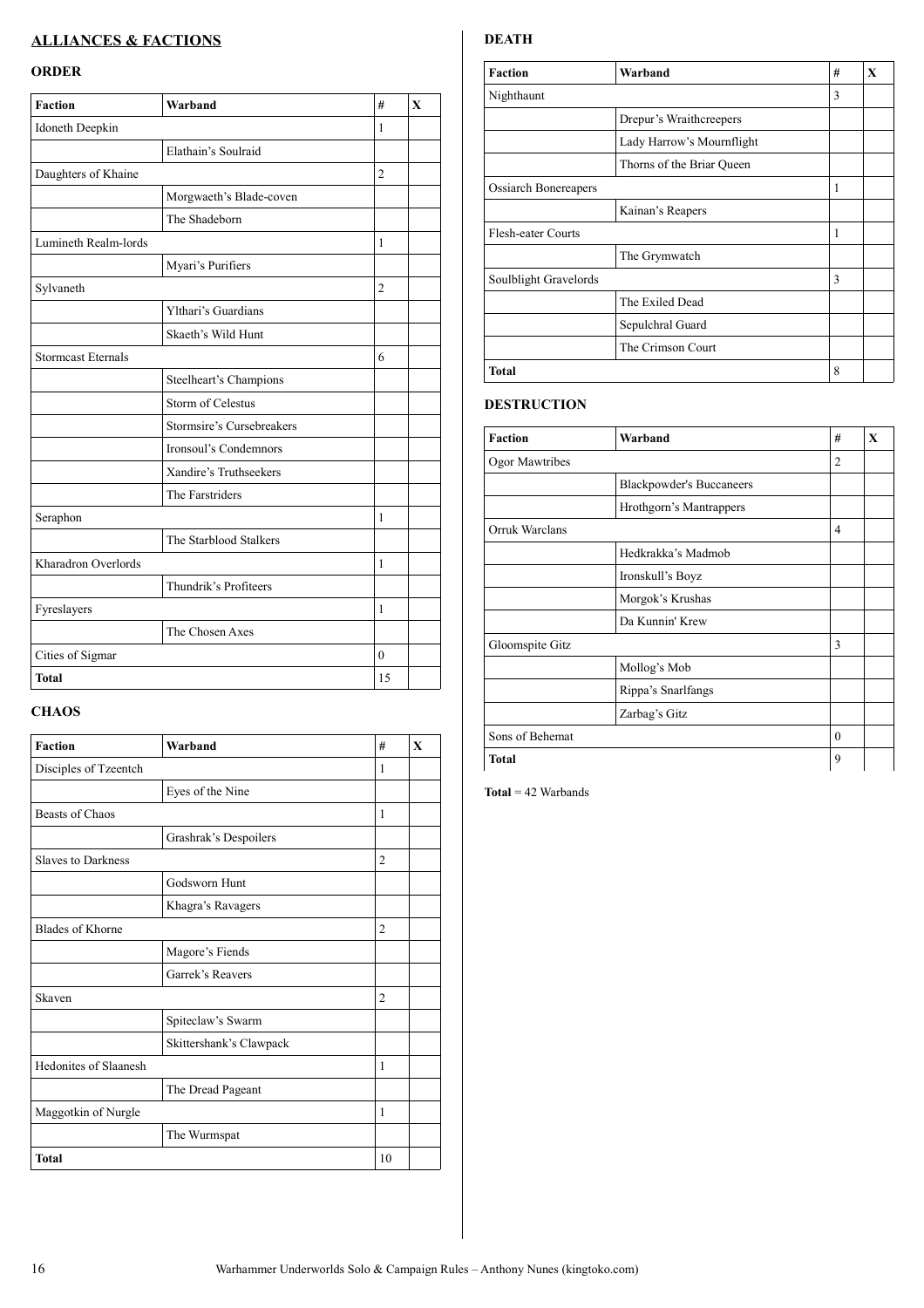# **CREDITS**

Warhammer Underworlds Campaign Rules Version: 1.5 – Penumbra Path. All Rules © Anthony Nunes 2022. This is a fan project. All rights reserved.

kingtoko.com (Website) @kingtoko (Twitter) kingtoko@email.com (Email)

Warhammer Underworlds © Games Workshop Limited.

warhammerunderworlds.com



# **UPDATES**

# **1.0 – 12/04/21**

First full version of the rules.

# **1.1 – 11/05/21**

- Added Hedkrakka's Madmob warband.
- Added Lift the Curse, and Investigate the Bleeding, Spread the Fungus, Recover Lost Soulpods, Find Treasure, Slay the Monster, and Kill the Mountain Unique Quests.
- Added a front cover image to the rules.

# **1.2 – 15/05/21: Public Release**

- Added Kainan's Reapers and Elathain's Soulraid warbands without Quests and AI Behaviours.
- Added underlines to make some text clearer.
- Added Kharadron Overlords picture.

# **1.3 – 18/09/21: Arena Mortis**

- Added Arena Mortis to Contents.
- Added Arena Mortis rules.
	- Works similarly to an Underworld campaign but is much simpler and quicker.
- Added Arena Mortis Campaign Sheet.
- Added Kainan's Reapers and Elathain's Soulraid Quests and AI Behaviours.
- Added Da Kunnin' Krew, and Xandire's Truthseekers warbands without Quests and AI Behaviours.
- Added some more lines to the introduction.
- Added season headings to Warbands section.
- Added Hazard rules in the Extra Rules section in Underworlds.
- Changed footer.
- Changed content list numbers.
- Changed some formatting.
- Corrected mistake on Warband Sheet and rules related to Glory Score calculation.
- Clarified some Deck rules.
- Clarified some Campaign End rules.
- Clarified Warbands' AI Behaviours and Priority rules.

# **1.4 – 05/01/22: Detailed Lore**

- Added Da Kunnin' Krew, and Xandire's Truthseekers Quests, and AI Behavious.
- Added lore for all available warbands.
- Added Blackpowder's Buccaneers warband.
- Added eight or more AI rules.
- Added Rival rules in the Extra Rules section in Underworlds.
- Changed some words in the AI Behaviour rules.
- Changed Campaign Roster and Arena Mortis Sheet with more details for easier campaign tracking.
- Updated some of the rules related to the Roster Sheets.

# **1.5 – 21/05/22: Penumbra Path**

- A new game mode called: Penumbra Path.
- A rogue-like dungeon crawler for one fighter.
- Added Penumbra Path Campaign Sheet.
- Added Blackpowder's Buccaneers AI Behaviours.
- Added The Exiled Dead, Skittershank's Clawpack, and The Shadeborn Quests, AI Behaviours, and Lore.
- Added Alliances and Factions for all current warbands.
- Added Alliances and Factions tables.
- Added a new Unique Quest called Necromancy.
- Added missing quotation marks.
- Added Design Notes.
- Moved Contents, Introduction, and Design Notes on one page.
- Changed some sentence placement.
- Changed front cover image and made it bigger.
- Changed format on some pages.
- Many grammatical corrections.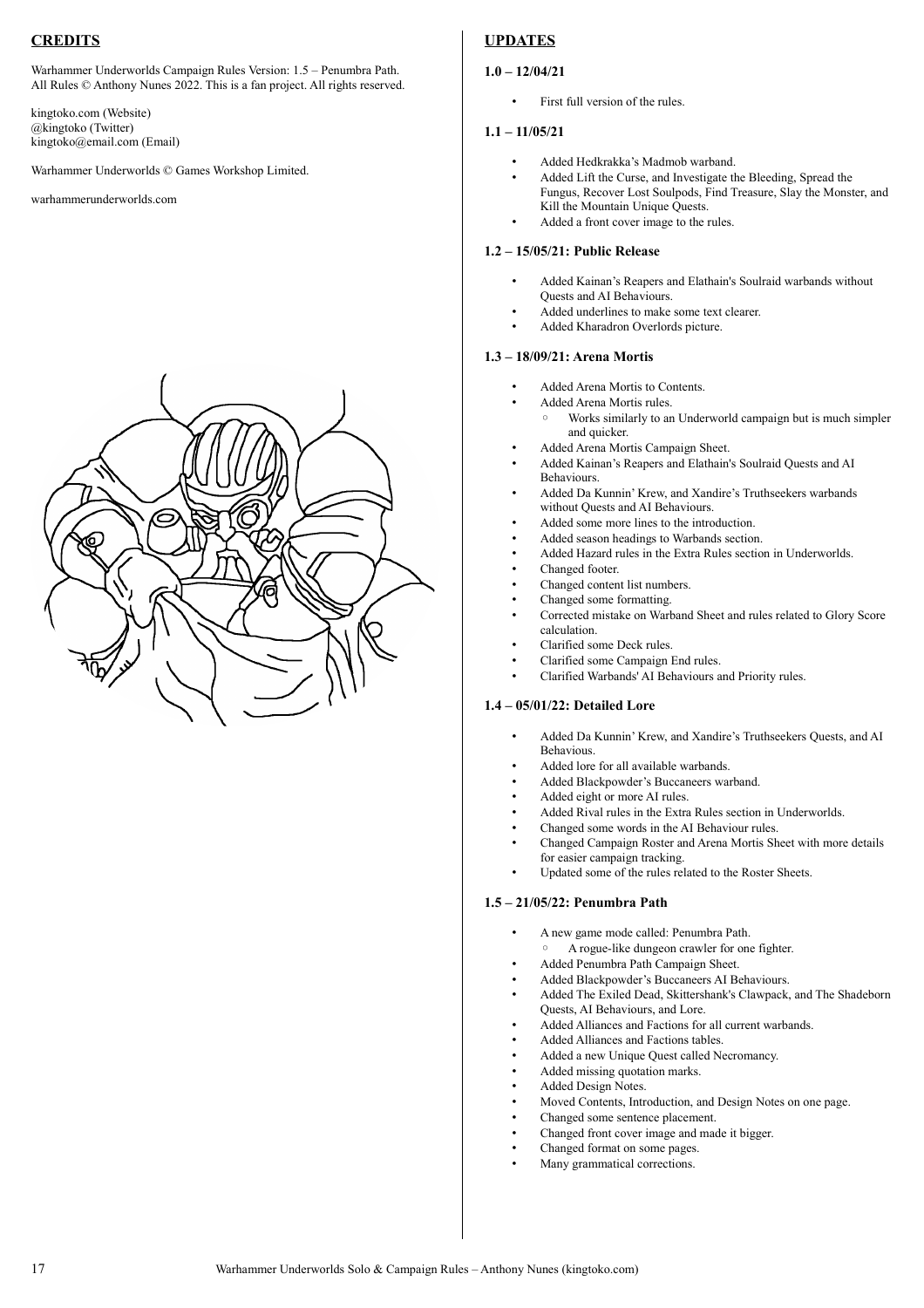# **UNDERWORLDS CAMPAIGN SHEET**

| <b>WARBAND NAME</b>   | <b>GLORY POINTS GLORY SCORE</b> |                         | <b>BATTLES WON</b>                                                              |                     |
|-----------------------|---------------------------------|-------------------------|---------------------------------------------------------------------------------|---------------------|
|                       |                                 | <b>EARNED</b>           |                                                                                 |                     |
| <b>PLAYER NAME</b>    | <b>REMAINING</b>                |                         |                                                                                 |                     |
|                       |                                 |                         |                                                                                 | <b>BATTLES LOST</b> |
| <b>CAMPAIGN QUEST</b> | <b>OUEST#</b>                   | <b>SPENT &amp; LOST</b> | <b>GP Earned From Battles -</b>                                                 |                     |
|                       |                                 |                         | GP Spent & GP Lost /<br>Total Battles $+$ Wins $=$<br><b>Total Glory Score.</b> |                     |



| <b>WARBAND DECK</b> |   |   |   |   |                    |               |
|---------------------|---|---|---|---|--------------------|---------------|
|                     |   |   |   |   |                    |               |
| <b>FIGHTER</b>      | I | M | D | W | <b>INFORMATION</b> | <b>LEVELS</b> |
|                     |   |   |   |   |                    |               |
|                     |   |   |   |   |                    |               |
|                     |   |   |   |   |                    |               |
|                     |   |   |   |   |                    |               |
|                     |   |   |   |   |                    |               |
|                     |   |   |   |   |                    |               |
|                     |   |   |   |   |                    |               |
|                     |   |   |   |   |                    |               |
|                     |   |   |   |   |                    |               |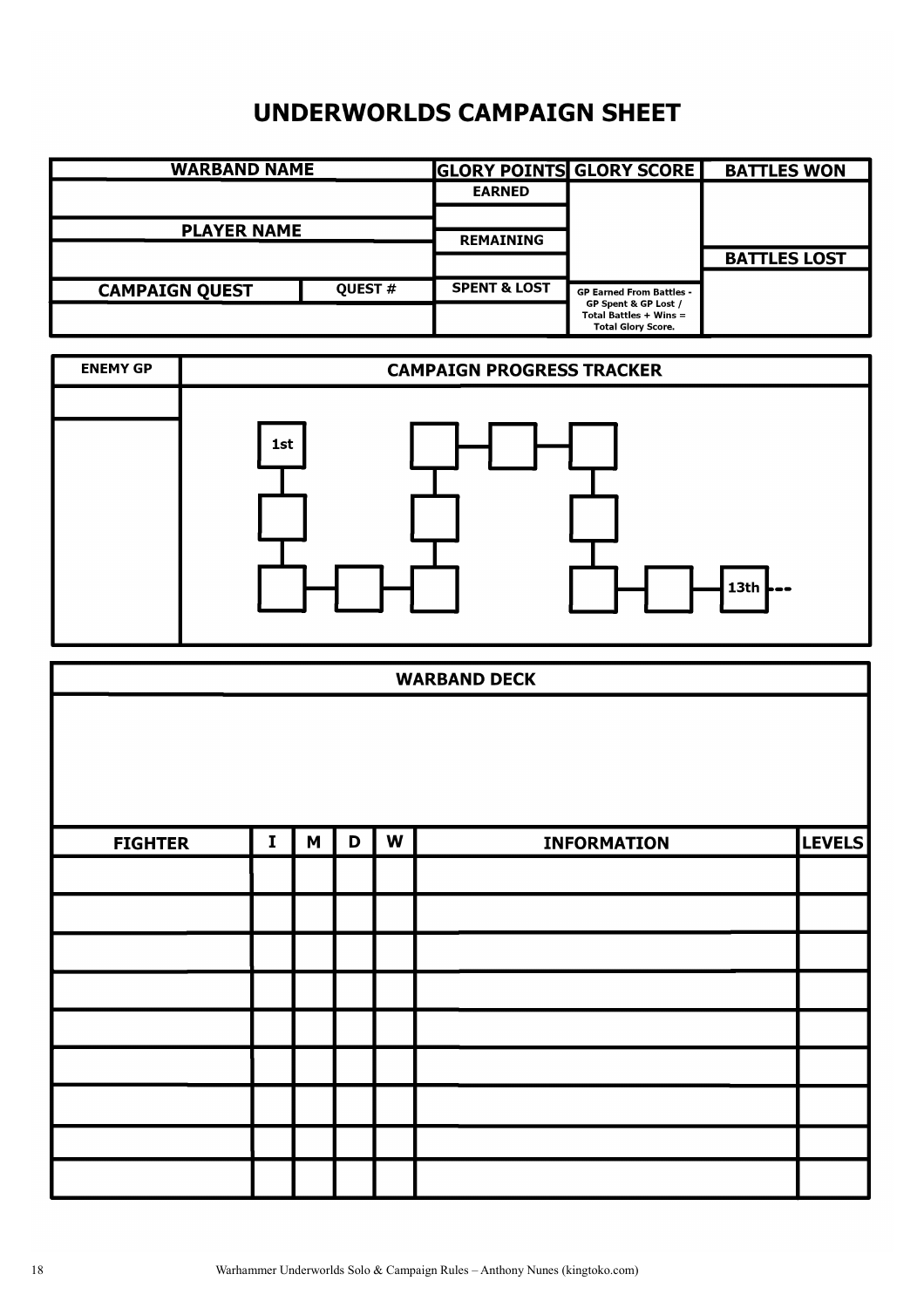# **ARENA MORTIS CAMPAIGN SHEET**

| <b>WARBAND NAME</b>  |                         |                                                                                 | <b>GLORY POINTS GLORY SCORE   TOTAL BATTLES</b> |
|----------------------|-------------------------|---------------------------------------------------------------------------------|-------------------------------------------------|
|                      | <b>EARNED</b>           |                                                                                 |                                                 |
| <b>PLAYER NAME</b>   | <b>REMAINING</b>        |                                                                                 |                                                 |
|                      |                         |                                                                                 | <b>BATTLES WON</b>                              |
| <b>SEASON NUMBER</b> | <b>SPENT &amp; LOST</b> | <b>GP Earned From Battles -</b>                                                 |                                                 |
|                      |                         | GP Spent & GP Lost /<br>Total Battles $+$ Wins $=$<br><b>Total Glory Score.</b> |                                                 |



| <b>WARBAND DECK</b> |   |   |   |   |                    |        |
|---------------------|---|---|---|---|--------------------|--------|
|                     |   |   |   |   |                    |        |
|                     |   |   |   |   |                    |        |
|                     |   |   |   |   |                    |        |
|                     |   |   |   |   |                    |        |
| <b>FIGHTER</b>      | U | M | D | W | <b>INFORMATION</b> | LEVELS |
|                     |   |   |   |   |                    |        |
|                     |   |   |   |   |                    |        |
|                     |   |   |   |   |                    |        |
|                     |   |   |   |   |                    |        |